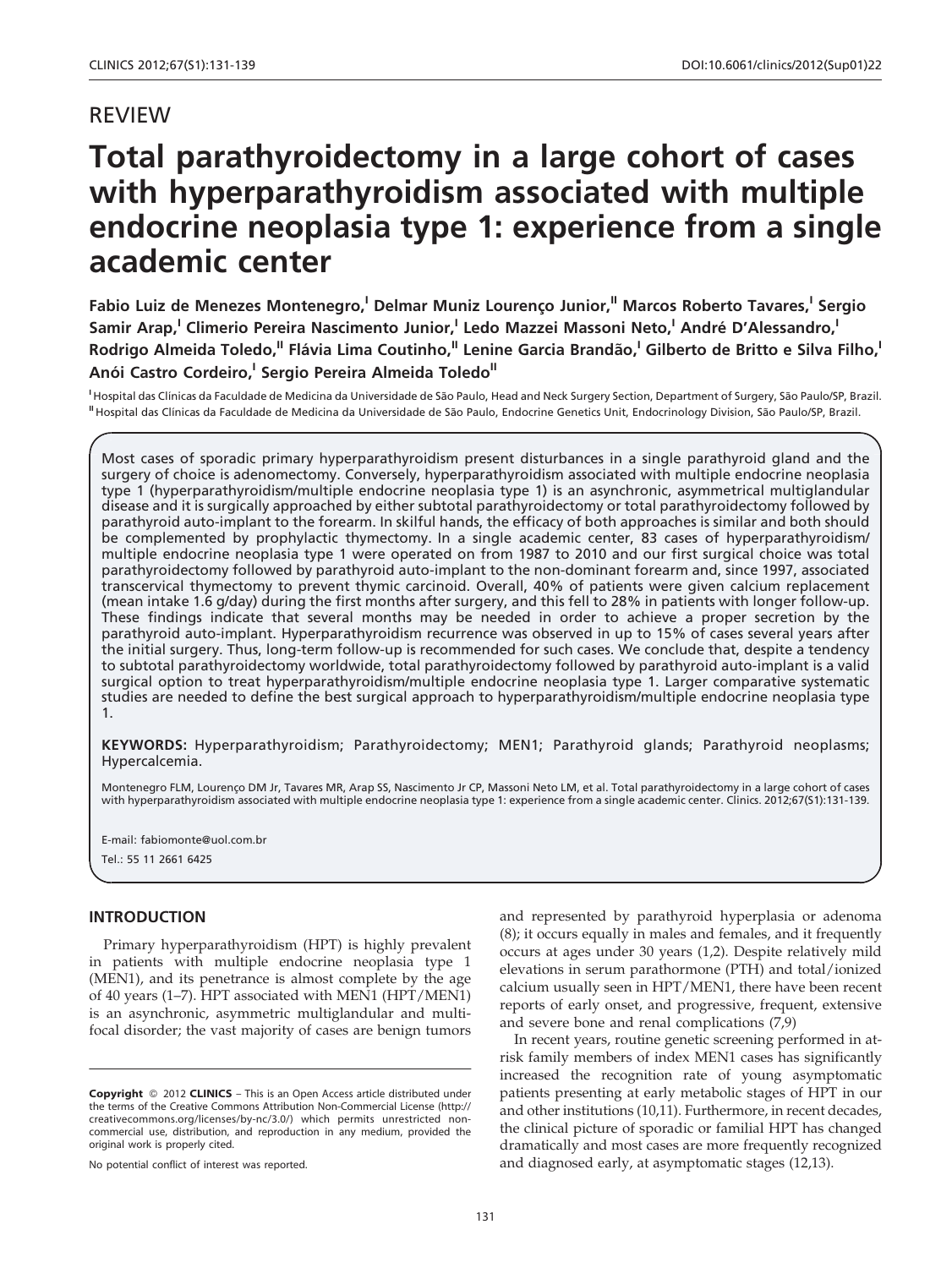# Medical non-surgical strategies

The medical treatment of HPT associated with MEN1 is still under investigation. The experience with cinac[alcet in](#page-6-0) HPT is limited to few cases, and no long-term follow-ups of disease end-points are available, despite short-term (up to 24 weeks) reductions of calcium and PTH (14–16).

Also, the use of percutaneous ethanol injection in cases of HPT recurrence [after](#page-6-0) subtotal parathyroidectomy in HPT/ MEN1 patients resulted in short-term eucalcemia. However, hypercalcemia recurred in 90% of cases after 32 months of therapy (17).

Furthermore, high-intensity focused ultrasound applied to sporadic, uniglandular HPT is und[er](#page-6-0) [investigation,](#page-6-0) althoug[h temporary palsy of the recurrent laryngeal nerve](#page-6-0) in one o[ut](#page-6-0) [of](#page-6-0) [four](#page-6-0) [cases](#page-6-0) [has](#page-6-0) [been](#page-6-0) [re](#page-6-0)ported. Recovery was noted only 40 days after therapy (18), and the role of highintensity focused ultrasound in multiglandular parathyroid disease is yet to be defined.

Long-term annua[l clinical follow-up has been recom](#page-6-0)mended [for](#page-6-0) [selected](#page-6-0) [sporadic](#page-6-0) [cases](#page-6-0) [of](#page-6-0) [HPT,](#page-6-0) [because](#page-6-0) [bone](#page-6-0) mineral density may remain stable up to 10 years after diagnosis (19,20). To date, it is not clear whether this recommendation can be extended to HPT/MEN1.

# Surgical treatment

Surgery is the classic therapy for primary HPT in MEN1. Howeve[r,](#page-6-0) [the](#page-6-0) [criteria](#page-6-0) [to](#page-6-0) [indicate](#page-6-0) [parathyroidectomy](#page-6-0) [in](#page-6-0) [these](#page-6-0) cases re[main under debate. The International Consortium/](#page-6-0) National [Institutes](#page-7-0) [of](#page-7-0) [Health](#page-7-0) [Consensus](#page-7-0) on MENs (1) recommended that indications for parathyroidectomy in MEN1 should follow the same criteria used for sporadic asymptomatic primary HPT (21,22).

Most HPT/MEN1 patients are younger than 50 years at diagnosis, and thus fulfill the indication for parathyroid surgery based solely on this criterion. However, it may not be easy [to convince an asymptomatic patient that he/she](#page-7-0) will be[nefit](#page-7-0) [from](#page-7-0) [an](#page-7-0) [operation](#page-7-0) [that](#page-7-0) [can](#page-7-0) [b](#page-7-0)e considered palliative, as recurrence rates are usually high (23). In some young asymptomatic cases, the treatment may be perceived as worse than the disease itself (24).

## Surgery in HPT/MEN1

The surgical treatment of HPT/MEN1 is a challenge to the surgeon for several reasons. First, in the vast majority of cases, HPT/MEN1 is a multiglandular disease that usually occurs asymmetrically and asynchronically. Second, the frequency of supernumerary parathyroid glands is considerable. Furthermore, the surgeon is frequently confronted with parathyroid glands with macroscopic features resembling normal characteristics and he/she must decide how much tissue should be taken, evaluating the risk for permanent hyp[oparathyroid](#page-7-0)ism ver[sus disease persistence or early recurrence. One](#page-7-0) parathyr[oid](#page-7-0) [gland](#page-7-0) [may](#page-7-0) [appear](#page-7-0) [normal](#page-7-0) [macroscopically,](#page-7-0) [but](#page-7-0) may ca[use persistent hypercalcemia \(24\). Finally, although](#page-7-0) question[able](#page-7-0) [as](#page-7-0) [a](#page-7-0) [100%](#page-7-0) [effective](#page-7-0) [preventiv](#page-7-0)e strategy for thymic carcinoid tumors (25,26), transcervical thymectomy has been recommended to be carried out during parathyroidectomy in HPT/MEN1 cases (27).

## Presur[gical diagnosis of MEN1](#page-7-0)

As the first manifestation of MEN1 is usually HPT, and was found to increase  $>70\%$  in one of our series (28), clinicians and surgeons must be strictly committed to making [or](#page-7-0) [ruling](#page-7-0) [out](#page-7-0) [a](#page-7-0) [diagnosis](#page-7-0) [of](#page-7-0) [MEN1](#page-7-0) [before](#page-7-0) [neck](#page-7-0) explorat[ion](#page-7-0) [in](#page-7-0) [each](#page-7-0) [patient](#page-7-0) [with](#page-7-0) [apparently](#page-7-0) [sporadic](#page-7-0) [HPT.](#page-7-0) An ade[quate preoperative diagnosis may help the surgeon](#page-7-0) to choo[se](#page-7-0) [the](#page-7-0) [best](#page-7-0) [surgical](#page-7-0) [option](#page-7-0) [\(24,29,30\).](#page-7-0) [It](#page-7-0) [is](#page-7-0) [well](#page-7-0) docume[nted that measurement of intraoperative PTH may](#page-7-0) fail in [patients](#page-6-0) [undergoing](#page-6-0) [parathyroidectomy](#page-6-0) [for](#page-6-0) [whom](#page-6-0) MEN1 i[s not suspected \(31\). Moreover, early diagnosis of](#page-6-0) MEN1 i[s](#page-6-0) [critical](#page-6-0) [to](#page-6-0) [the](#page-6-0) [adequate](#page-6-0) [management](#page-6-0) [of](#page-6-0) [other](#page-6-0) MEN1-r[elated tumors that have a clinical impact \(3\). In this](#page-6-0) context, [mutation](#page-6-0) [an](#page-6-0)alysis of the MEN1 gene in apparently sporadic cases of HPT in which the patient is younger than 30 years of age may be helpful in the surgical management of HPT (1).

Genetic testing is crucial to confirm the familial character of HPT disease within clinically affected family members identified in MEN1 kindreds genetically characterized by a MEN1 germline mutation. Although rare, relatives presenting primary HPT but not [harboring](#page-6-0) [a](#page-6-0) [germline](#page-6-0) MEN1 mutatio[n have been reported. According to MEN1 clinical](#page-6-0) criteria, [these](#page-6-0) [patients](#page-6-0) [would](#page-6-0) [have](#page-6-0) [been](#page-6-0) [diagnosed](#page-6-0) [as](#page-6-0) [a](#page-6-0) MEN1 [affected case \(1\). However, they are classified as](#page-6-0) sporadic [HPT](#page-6-0) [case](#page-6-0)s and should be surgically treated accordingly. Such cases represent MEN1 phenocopies, and do not need further surveillance for MEN1-relate[d](#page-7-0) neoplasias.

[Pa](#page-6-0)rat[hyroid](#page-7-0) [hyperplasia](#page-7-0) [or](#page-7-0) [adenoma](#page-7-0) [accounts](#page-7-0) [for](#page-7-0) [the](#page-7-0) [vast](#page-7-0) majority [of](#page-7-0) [HPT](#page-7-0) [cases](#page-7-0) [in](#page-7-0) [MEN1,](#page-7-0) [as](#page-7-0) [carcinoma](#page-7-0) [seems](#page-7-0) [to](#page-7-0) [be](#page-7-0) an extr[emely](#page-7-0) [rare](#page-7-0) [event](#page-7-0) [in](#page-7-0) [this](#page-7-0) [condition](#page-7-0) [\(32\).](#page-7-0) [The](#page-7-0) prevale[nce](#page-7-0) [of](#page-7-0) [parathyroid](#page-7-0) [carcinomas](#page-7-0) [in](#page-7-0) [MEN1](#page-7-0) [tends](#page-7-0) [to](#page-7-0) be muc[h](#page-7-0) [lower](#page-7-0) [than](#page-7-0) [in](#page-7-0) [sporadic](#page-7-0) [cases](#page-7-0) [of](#page-7-0) [HPT](#page-7-0) [\(33\).](#page-7-0) Accordi[ngly,](#page-7-0) [we](#page-7-0) [have](#page-7-0) [seen](#page-7-0) [no](#page-7-0) [cases](#page-7-0) [of](#page-7-0) [parathyroid](#page-7-0) carcino[ma](#page-7-0) [in](#page-7-0) [ou](#page-7-0)r HPT/MEN1 series, compared with higher frequencies observed in our sporadic HPT cases, in which we observed a 1.8–6.1% frequency of parathyroid carcinoma [\(34,3](#page-7-0)5).

## What is the best surgical approach to HPT in MEN1?

The best surgical approach to HPT in MEN1 is under debate, and includes resection of tissues other than parathyroid glands themselves.

Pr[eventive](#page-7-0) thymectomy. Presently, preventive [thymec](#page-7-0)tomy is [highly recommended to be performed during either](#page-7-0) subtotal [or](#page-7-0) [total](#page-7-0) [parathyroidectomy](#page-7-0) [in](#page-7-0) [HPT/MEN1](#page-7-0) [patients.](#page-7-0)

Since [its proposal in 1997 \(36\), there is a general](#page-7-0) agreeme[nt](#page-7-0) [that](#page-7-0) [transcervical](#page-7-0) [thymectomy](#page-7-0) [should](#page-7-0) [be](#page-7-0) [per](#page-7-0)formed [during parathyroidectomy in all MEN1 cases, in](#page-7-0) order to[:](#page-7-0) [\(a\)](#page-7-0) [detect](#page-7-0) [supernumerary](#page-7-0) [parathyroid](#page-7-0) [glands,](#page-7-0) [\(b\)](#page-7-0) prevent [thymic carcinoids \(occurrence in MEN1 ranges](#page-7-0) from 2.6[%](#page-7-0)  $(37)$  [to](#page-7-0) [8%](#page-7-0)  $(38)$ , [and](#page-7-0)  $(c)$  to [disclose](#page-7-0) [intrathymic](#page-7-0) parathyr[oid tissue when less than four parathyroid glands](#page-7-0) are ide[ntified](#page-7-0) [during](#page-7-0) [neck](#page-7-0) [exploration](#page-7-0) [\(39\).](#page-7-0) [It](#page-7-0) [has](#page-7-0) [been](#page-7-0) estimate[d](#page-7-0) [that](#page-7-0) [transcervical](#page-7-0) [thymectomy](#page-7-0) [usually](#page-7-0) [excises](#page-7-0) only 30[–40%](#page-7-0) [of](#page-7-0) [the](#page-7-0) [thymus](#page-7-0) [\(39\).](#page-7-0) Consequently, thymic carcinoids have developed in a few cases, even after preventive transcervical resection, and this has caused its value to be questioned (25).

Accordingly, we have adopted routine transcervical thymectomy during parathyroid intervention in HPT/ MEN1 cases since 1997. To date, no thymic carcinoid has [been](#page-7-0) detected in the thymic specimens, and none of our patients has developed thymic carcinoid after this procedure. However, before 1997, in a specific HPT/MEN1 patient submitted to parathyroidectomy not associated with transcervical thymectomy, a thymic carcinoid with metastases was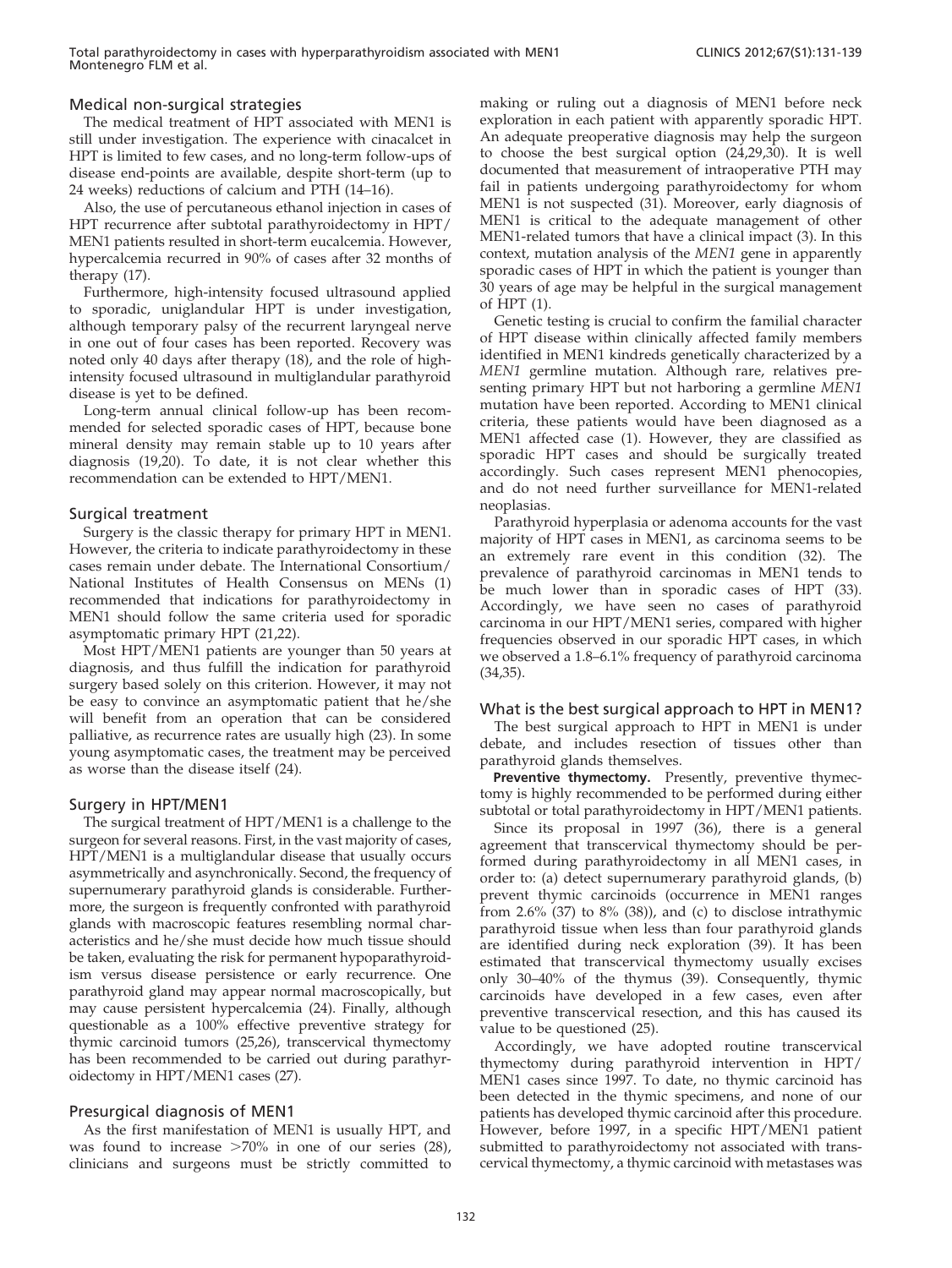documented (27). Absence of thymic carcinoid with metastases in prophylactic thymectomy specimens has been reported in large series by others (30,39).

Subtotal versus total parathyroidectomy. Regarding the metabolic control of the HP[T](#page-7-0) [in](#page-7-0) [MEN1,](#page-7-0) [in](#page-7-0) [the](#page-7-0) [past](#page-7-0) [many](#page-7-0) groups [have](#page-7-0) [favored](#page-7-0) [more](#page-7-0) [aggressive](#page-7-0) [strategies,](#page-7-0) [such](#page-7-0) [as](#page-7-0) [total](#page-7-0) parathy[roidectomy followed by immediate parathyroid](#page-7-0) autotran[splantation](#page-7-0) [\(40–43\).](#page-7-0) [However,](#page-7-0) [in](#page-7-0) [the](#page-7-0) [last](#page-7-0) [20](#page-7-0) [years,](#page-7-0) several [authors have advocated subtotal parathyroidectomy](#page-7-0) as the m[ost](#page-7-0) [suitable](#page-7-0) [strategy](#page-7-0) [in](#page-7-0) [HPT/MEN1](#page-7-0) [cases](#page-7-0) [\(39,44–47\).](#page-7-0) Currentl[y, only a few authors recommend total parathy](#page-7-0)roidecto[my](#page-7-0) [with](#page-7-0) [autotransplantation](#page-7-0) [\(30,48–50\).](#page-7-0) [In](#page-7-0) [fact,](#page-7-0) for many years, it was claimed that only a prospective randomized trial would help to answer this issue; however, as far as we know, no such study has been published to date.

Data on this topic vary according to the group, but subtotal resection seems to be associated with a lesser risk of hypoparathyroidism. In 57 HPT/MEN1 cases, 34 were subjected to subtotal parathyroidectomy and 23 to total parathyroidectomy and autotransplan[tation.](#page-7-0) [Rates](#page-7-0) [of](#page-7-0) [HPT](#page-7-0) persiste[ncy](#page-7-0) [or](#page-7-0) [recurrence](#page-7-0) [were](#page-7-0) [higher](#page-7-0) [in](#page-7-0) [the](#page-7-0) [first](#page-7-0) [group,](#page-7-0) while p[ost-surgical](#page-7-0) [hypoparathyroidism](#page-7-0) [was](#page-7-0) [more](#page-7-0) [preva](#page-7-0)lent in [the](#page-7-0) [second](#page-7-0) [group](#page-7-0) [\(51\).](#page-7-0) [In](#page-7-0) [a](#page-7-0) [large](#page-7-0) [case](#page-7-0) [series](#page-7-0) compris[ing](#page-7-0) [92](#page-7-0) [HPT/MEN1](#page-7-0) [patients](#page-7-0) [treated](#page-7-0) [over](#page-7-0) [a](#page-7-0) [period](#page-7-0) of 42 ye[ars,](#page-7-0) [the](#page-7-0) [10-year](#page-7-0) [actual](#page-7-0) [recurrence-free](#page-7-0) [interval](#page-7-0) [data](#page-7-0) were 49[%](#page-7-0) [for](#page-7-0) [subtotal](#page-7-0) [parathyroidectomy](#page-7-0) [and](#page-7-0) [84%](#page-7-0) [for](#page-7-0) [total](#page-7-0) parathy[roidectomy](#page-7-0) [and](#page-7-0) [autotransplantation](#page-7-0) [\(47\).](#page-7-0) [In](#page-7-0) [that](#page-7-0) series, p[ost-surgical](#page-7-0) [hypoparathyroidism](#page-7-0) [rates](#page-7-0) [were](#page-7-0) [26%](#page-7-0) [for](#page-7-0) subtotal [parathyroidectomy and 46% for total parathyroi](#page-7-0)dectom[y,](#page-7-0) [but](#page-7-0) [no](#page-7-0) [significant](#page-7-0) [difference](#page-7-0) [was](#page-7-0) [documented](#page-7-0)  $(p=0.18)$ . Notwithstanding, it was concluded that the high incidenc[e](#page-7-0) [of](#page-7-0) [severe](#page-7-0) [hypoparathyroidism](#page-7-0) [after](#page-7-0) [total](#page-7-0) [para](#page-7-0)thyroide[ctomy with autotransplantation favored subtotal](#page-7-0) resectio[n](#page-7-0) [as](#page-7-0) [the](#page-7-0) [procedure](#page-7-0) [of](#page-7-0) [choice](#page-7-0) [at](#page-7-0) [the](#page-7-0) [initial](#page-7-0) [operation.](#page-7-0) It is w[orthwhile noting that a limited number of cases](#page-7-0)  $(n=16)$  [underwent](#page-7-0) [total](#page-7-0) [parathyroidectomy](#page-7-0) [and](#page-7-0) [parathyr](#page-7-0)oid aut[otransplantation in that study \(47\). However, in](#page-7-0) another [recent](#page-7-0) [HPT/MEN1](#page-7-0) [series](#page-7-0)  $(n=47)$  $(n=47)$ , patients submitted [to total parathyroidectomy and immediate a](#page-7-0)utotransplantation presented with 22% postsurgical permanent hypoparathyroidism, whereas this rate was 45% in cases submitted to subtotal parathyroidectomy (30).

The rate of permanent hypoparathyroidism may be different in patients undergoing a first cervical exploration or a secondary cervical surgery. Th[us,](#page-7-0) [Tonelli](#page-7-0) [et](#page-7-0) [al.](#page-7-0) [observed](#page-7-0) hypopar[athyroidism](#page-7-0) [in](#page-7-0) [10](#page-7-0) [out](#page-7-0) [of](#page-7-0) [45](#page-7-0) [patients](#page-7-0) [\(22%\)](#page-7-0) [after](#page-7-0) [the](#page-7-0) first sur[gery and in three out of six patients \(50%\) after a](#page-7-0) second [cervical](#page-7-0) [operation](#page-7-0) [\(48\).](#page-7-0) [Also,](#page-7-0) [the](#page-7-0) [rate](#page-7-0) [of](#page-7-0) [postsurgical](#page-7-0) hypopar[athyroidism may be affected by the time of follow](#page-7-0)–up of the patient. Accordingly, there are reports of cryopreserved autografted parathyroid tissues achieving adequate PTH secretion only 2–4 years after implantati[on \(45\).](#page-7-0)

A rec[ent](#page-7-0) [meta-analysis](#page-7-0) [suggested](#page-7-0) [that](#page-7-0) [subtotal](#page-7-0) [parathyr](#page-7-0)oidecto[my is superior to total parathyroidectomy with](#page-7-0) immediate autotransplantation [\(52\).](#page-7-0) [Conversely,](#page-7-0) [other](#page-7-0) [authors](#page-7-0) favor a more aggressive initial operation (50,53). In this context, it has been claimed that further high-quality evidence for the best surgical approach for HPT in MEN1 is lacking.

#### Experience from a single academic center

In our [experience,](#page-7-0) [surgical](#page-7-0) [treatment](#page-7-0) [of](#page-7-0) [HPT](#page-7-0) [in](#page-7-0) [MEN1](#page-7-0) [is](#page-7-0) [a](#page-7-0) highly complex procedure, and the medical residents in our institution have been trained intensively in this technique (54,55). Despite improvements in imaging techniques and intraope[rative](#page-7-0) [PTH](#page-7-0) [sampling,](#page-7-0) [the](#page-7-0) [skillfulness](#page-7-0) [of](#page-7-0) [the](#page-7-0) [surgeon](#page-7-0) is crucia[l. Therefore, parathyroidectomy in MEN1 patients](#page-7-0) is usual[ly performed to a better standard in specialized](#page-7-0) tertiary [academic](#page-7-0) [centers](#page-7-0) [where](#page-7-0) [medical](#page-7-0) [personnel](#page-7-0) [and](#page-7-0) resident[s are highly trained \(55,56\). Moreover, it is also](#page-7-0) importa[nt that](#page-7-0) MEN1 patients can be followed-up in specialized outpatient services in order to receive support for both oncological and end-organ diseases (43,45,47,48,51, 57–59).

Case series. From 1987 to August, 2011, 83 HPT/MEN1 patients were submitted to 99 parathyroid interventions at the Hospital das Clínicas, University of São Paulo School of Medicine. There were 43 females and 40 males and the age at the parathyroid surgery varied from 17 to 74 years old (mean, 40.8 years). No difference in age distribution according to gender was noticed, as shown in Figure 1. Almost 75% of the patients were younger than 50 years of age and this finding may be related to the criteria used to indicate parathyroidectomy for these patients. In this HPT/ MEN1 [series, no child carrying th](#page-7-0)e MEN1 gene had an indication [for parathyroidectomy, although young HPT](#page-3-0) cases ha[ve been operated on in our group for other reasons,](#page-3-0) such as [neonatal HPT \(60\).](#page-3-0)

Figur[e 2 shows that there has been an increasing number](#page-3-0) of HPT[/MEN1 patients in recent years, most probably due](#page-6-0) to the [active clinical and biochemical search for MEN1](#page-6-0) diagnosi[s, as well as to the routine familial genetic](#page-6-0) MEN1 screenin[g pro](#page-7-0)cedure performed by our group (3,6,7,10,11, 28,61). In a recent study, HPT/MEN1 accounted for 17% of all cases undergoing parathyroidectomy at our institution (62).

Seventy-five out of the 83 cases of HPT/MEN1 (90.4%) had their initial operation at our institution between 1987 and 2011. Of the other eight cases, two underwent



Figure 1 - Age distribution according to gender in 83 cases of hyperparathyroidism/multiple endocrine neoplasia type 1.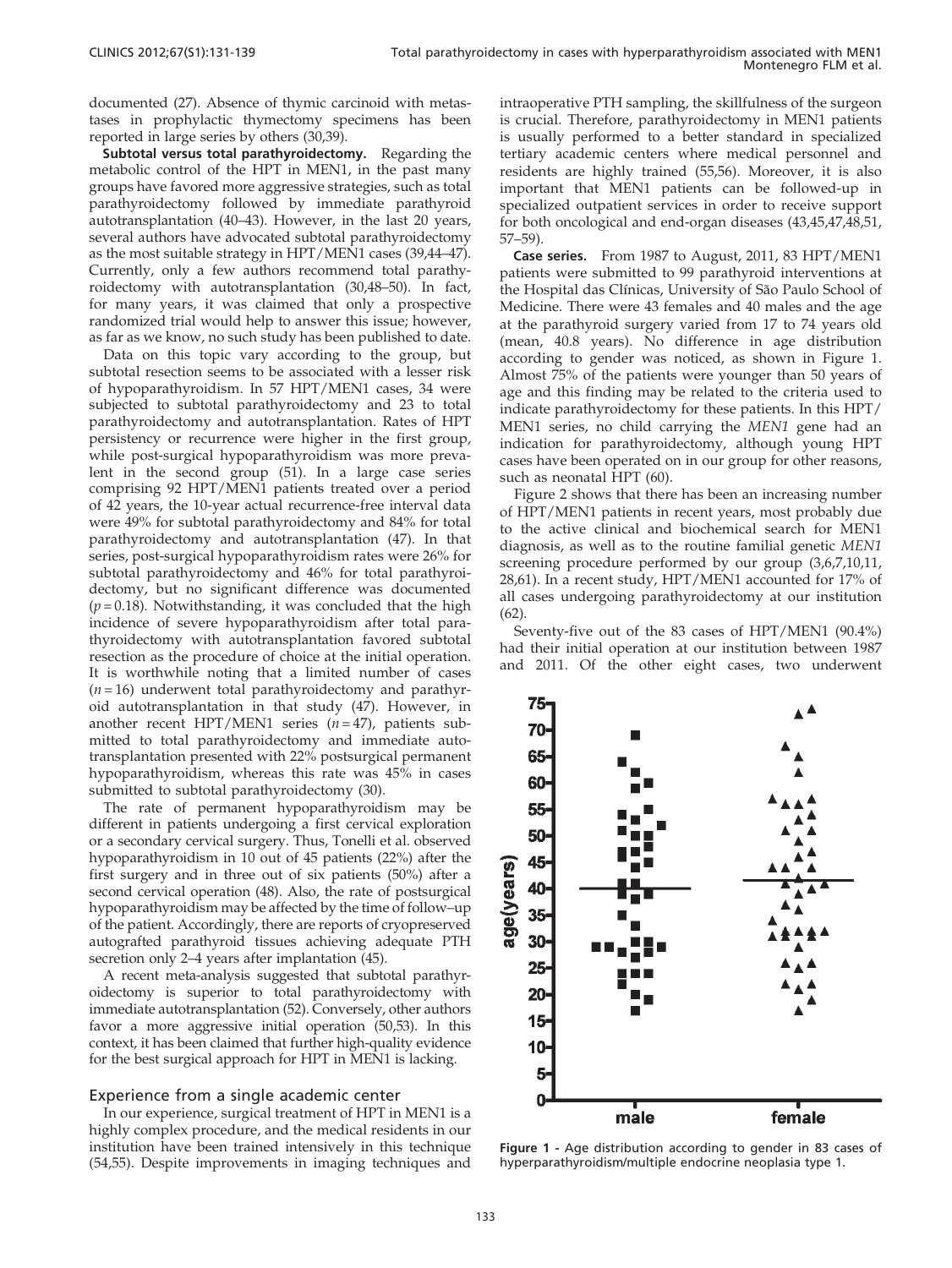<span id="page-3-0"></span>

Figure 2 - Emerging recognition and surgical treatment of patients with hyperparathyroidism/multiple endocrine neoplasia type 1 at our institution.

parathyroidectomy in our institution before 1987 and data from their first operation are unavailable. Surgeons initially involved in treating these two HPT/MEN1 cases might have been unaware of MEN1 at the time, excising only enlarge[d](#page-4-0) [parath](#page-4-0)yroid glands. The remaining six cases underwent parathyroidectomy in other institutions, and their previous medical records were not available (Figures 3 and  $\overline{4}$ ).

We had a reoperative rate due to HPT persistence of 8.0% (6/75) and an HPT recurrence rate of 6.75% (5/75), including all cases. However, taking into account only those patients with more than 5 years of follow-up (i.e., patients operated on up to 2006), the gross recurrence rate was 10.6%

(5/47). This latter rate may in fact be slightly higher because a longer period of follow-up could not be performed in a few cases.

Total parathyroidectomy and autograft. The standard initial operation for HPT/MEN1 cases at our institution has been total parathyroidectomy followed by immediate parathyroid autograft to the non-dominant forearm, associated with transcervical thymecto[my. Of note, although other](#page-7-0) groups [have abandoned cryopreservation of parathyroid](#page-7-0) fragmen[ts because of the good results obtained with subtotal](#page-8-0) parathyr[oidectomy](#page-8-0) [\(46\),](#page-8-0) [we](#page-8-0) [continue](#page-8-0) [to](#page-8-0) [advise](#page-8-0) [cryopre](#page-8-0)servatio[n whenever this procedure is possible. Parathyroid](#page-8-0) cryopres[ervation may have some limiting factors \(63\), but it is](#page-7-0) recomm[ended](#page-7-0) [when](#page-7-0) [available,](#page-7-0) [irrespective](#page-7-0) [of](#page-7-0) [the](#page-7-0) [type](#page-7-0) [of](#page-7-0) parathyr[oid surgery, since subtotal resection involves also a](#page-8-0) significa[nt risk of perman](#page-7-0)ent hypoparathyroidism (24,30). Our experience with long-term cryopreserved tissue in secondary HPT (64) is similar to that reported by others in MEN1/HPT (30).

Initially, parathyroid autografts consisted of 20 fragments (each fragment was approximately  $2\times1$  mm) that w[ere](#page-8-0) transplanted in individual pockets. Presently, based in our experience in secondary HPT, 30 parathyroid gland fragments are usually implanted in a single pocket (65).

Intra-operative PTH. Intra-operative parathyroid hormone (ioPTH) measurements have been obtained in more recent cases, although in our protocol all glands should be searched and excised irrespective of their macroscopic appearance. In our experience, ioPTH in HPT/MEN1 cases has presented some limitations. Indeed, preoperative diagnosis of MEN1 is much more informative to the surgeon than imaging studies



Figure 3 - Distribution of patients with hyperparathyroidism/multiple endocrine neoplasia type 1 who had not had a previous neck operation (1987 to 2011).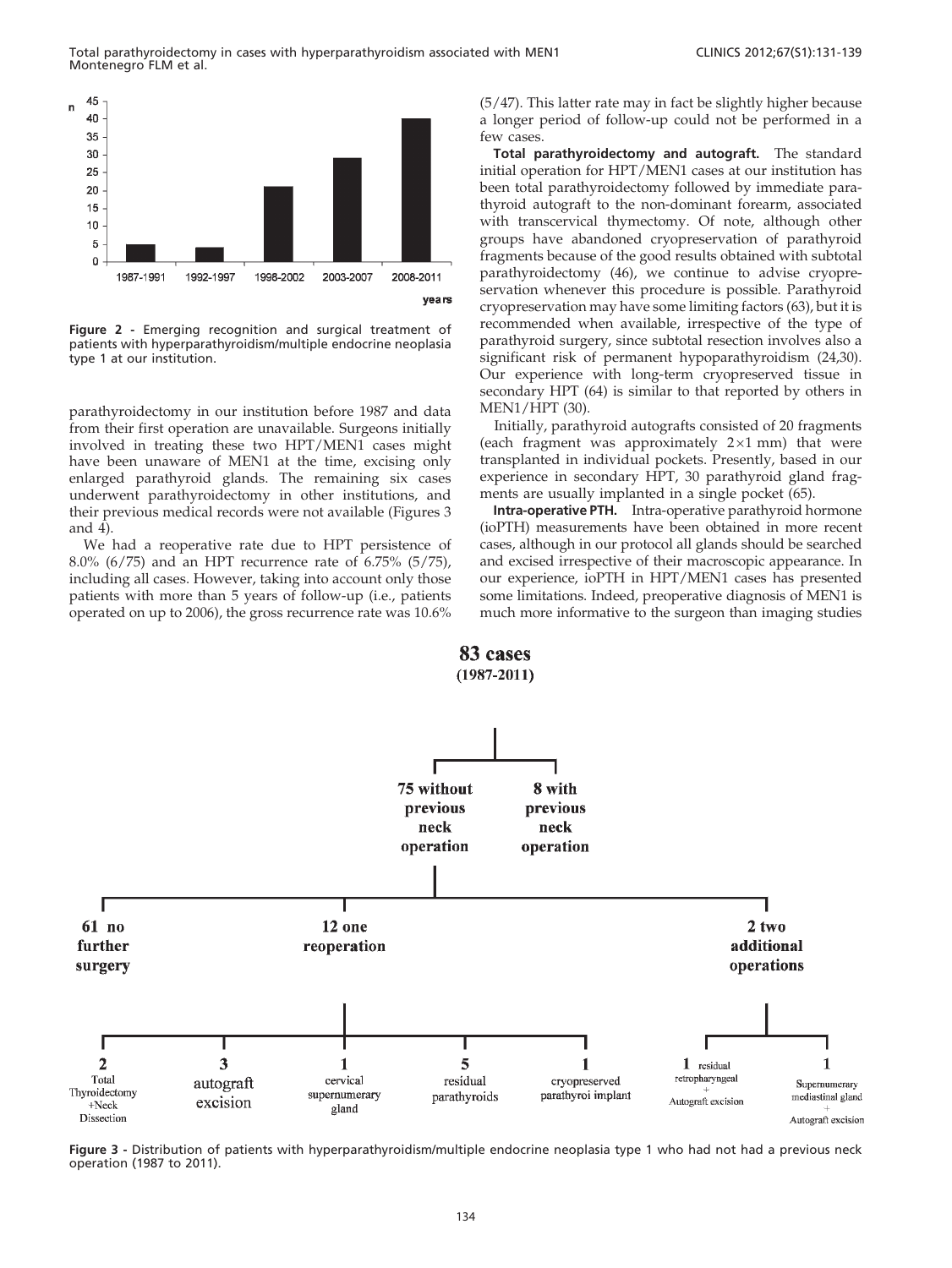<span id="page-4-0"></span>

Figure 4 - Distribution of patients with hyperparathyroidism/multiple endo[crine neoplasia type 1 who had had a previous neck](#page-3-0) operation.

or ioPTH. Thus, it can inform: (a) whether additional high hyperfunctional parathyroid tissue was left behind (which has not happened yet in our group); or (b) whether the exploration can be finished, despite the fact that fewer than four glands have been identified after an extensive search.

For academic purposes, we usually measure PTH at the following times: at the induction of anesthesia (basal), after identification of all parathyroid tissue (pre-excision), 10 min after the resection of the largest parathyroid gland, and again 10 min and 15 min after the excision of the re[maining](#page-5-0) parathy[roid tissue and thymus. In some circumstances, a](#page-8-0) decrease >[50% of ioPTH has been observed after the](#page-8-0) excision [of](#page-7-0) [the](#page-7-0) [largest](#page-7-0) [parat](#page-7-0)hyroid gland (Figure 5). This finding has been described previously (66), and may explain failures of ioPTH in the surgical mana[gement of HPT/](#page-3-0) MEN1 patients (31).

Reope[rations by the same team.](#page-3-0) Fourteen out of the 75 HPT pa[tients \(18.7%\) were reoperated in a total number](#page-3-0) of 16 r[eoperative procedures \(Figure 3\). Not all neck](#page-3-0) reoperat[ions were related to HPT. Two consisted of](#page-3-0) total th[yroidectomy](#page-3-0) [and](#page-3-0) [neck](#page-3-0) [dissection](#page-3-0) [for](#page-3-0) [associated](#page-3-0) metastat[ic papillary thyroid carcinoma. In five cases, the](#page-3-0) parathy[roid autograft at the forearm was excised due to](#page-3-0) recurren[t](#page-3-0) [HPT.](#page-3-0) [One](#page-3-0) [patient](#page-3-0) [with](#page-3-0) [non-functioning](#page-3-0) [tumors](#page-3-0) was op[erated on due to goiter, and recurrence occurred](#page-3-0) later (see details of this case below). In five cases (6.7%), fewer than four glands could be initially identified at the first operation, and early HPT recurrence or persistence was

observe[d: two retropharyngeal right superior parathyroid](#page-3-0) glands ([one patient with right thyroid lobe agenesia\), one](#page-3-0) intrathy[roidal gland, one superior gland, and one located at](#page-3-0) the aort[ic arch in medium mediastinum and excised by](#page-3-0) thoracos[copy. Two further cases presented with late HPT](#page-3-0) recurren[ce due supernumerary parathyroid glands. One](#page-3-0) was loc[ated at the cervical region and the other at the](#page-3-0) mediasti[num and, in this latter case, total thymectomy was](#page-3-0) perform[ed](#page-6-0) [by](#page-6-0) [sternotomy.](#page-6-0) [A](#page-6-0) [rate](#page-6-0) [as](#page-6-0) [high](#page-6-0) [as](#page-6-0) [33%](#page-6-0) [for](#page-6-0) supernu[merary glands has been reported in MEN1/HPT](#page-6-0) cases, i[ncluding intrathyroidal supernumerary glands in](#page-6-0) 2.5% of [patients](#page-8-0) [\(8\).](#page-8-0) [In](#page-8-0) [our](#page-8-0) [current](#page-8-0) [experience,](#page-8-0) [no](#page-8-0) [patient](#page-8-0) with M[EN1/HPT has presented a supernumerary intrathy](#page-8-0)roidal gl[and; however, it has been observed in some patients](#page-8-0) with re[nal](#page-6-0) [HPT](#page-6-0) [at](#page-6-0) [our](#page-6-0) [center](#page-6-0) [\(67\).](#page-6-0) [Our](#page-6-0) [rate](#page-6-0) [of](#page-6-0) [intrathymic](#page-6-0) supernu[merary glands was 4.9% \(unpublished data\). This](#page-6-0) rate is r[ather inferior to the rate of almost 30% reported by](#page-8-0) others ([8\).](#page-7-0) [However,](#page-7-0) [in](#page-7-0) [a](#page-7-0) [large](#page-7-0) [series](#page-7-0) [of](#page-7-0) [routine](#page-7-0) [bila](#page-7-0)teral cervical thymectomy in renal HPT, the frequency of supernumerary thymic parathyroids was 6.5% (68). A similar rate of 6% has been described in MEN1/HPT (39).

Of note, two specific cases were called our attention, and they are commented on below.

Non-functional tumor progression. The first case of nonfunctional tumor progression was a female patient who was initially submitted to cervical surgery in 1993 and presented MEN1-related tumors: a non-functioning pituitary adenoma, multiple pancreatic endocrine tumors, as well as a goiter. No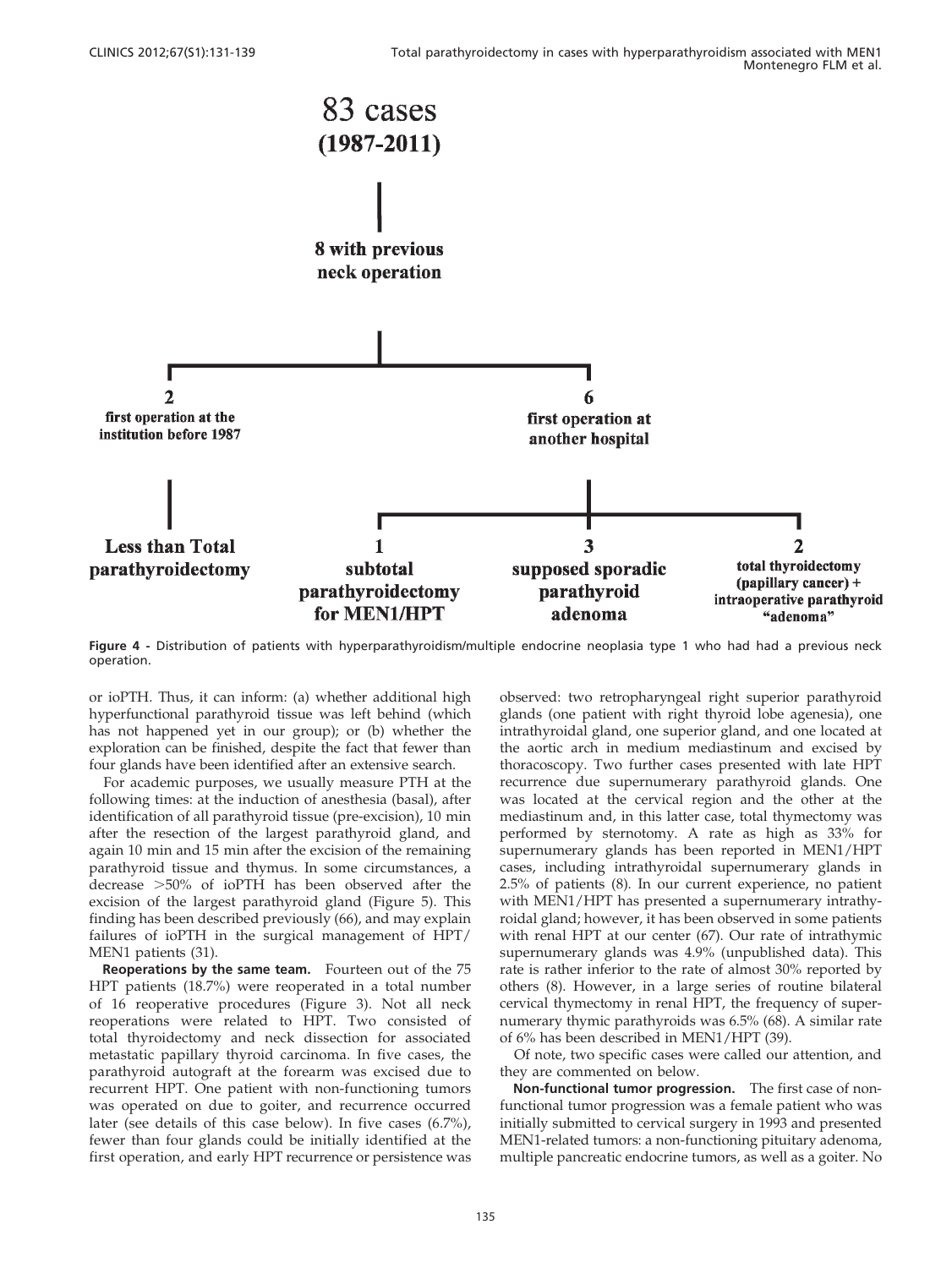<span id="page-5-0"></span>

Figure 5 - A marked decrease of intra-operative parathyroid hormone (ioPTH) after excision of the largest parathyroid gland only, in a case of hyperparathyroidism/multiple endocrine neoplasia type 1. Persistence or early hyperparathyroidism recurrence may occur if surgery is guided solely by ioPTH.

calcium abnormality was present at that time. During the partial thyroidectomy (lobectomy), an enlarged parathyroid was excised, although total parathyroidectomy was not performed at that time. She had no evidence of HPT until 13 years after parathyroid adenomectomy, when HPT ensued and she was subjected to reoperation. This case illustrates that hyperparathyroidism may ensue many years after an apparent non-functional enlargement of the parathyroid gland.

Relative of a MEN1 patient, with HPT due to a phenocopy. Another case, not included in the present series, is a person with HPT who was a relative of a MEN1 patient. This case came to the hospital with a clinical diagnosis of HPT/MEN1. However, after sequencing all MEN1 and p27



Figure 6 - Sestamibi scintigraphy after two previous neck interventions in a patient with hyperparathyroidism/multiple endocrine neoplasia type 1 who had been treated initially at another hospital. There was a focal radiopharmacological concentration close to the left submandibular gland due to an undescended left inferior parathyroid.

exons a[nd](#page-8-0) [their](#page-8-0) [boundaries,](#page-8-0) [no](#page-8-0) [germline](#page-8-0) [mutations](#page-8-0) [were](#page-8-0) found c[haracterizing a phenocopy, as previously reported in](#page-8-0) this con[dition](#page-8-0) [\(69\).](#page-8-0) [Thus,](#page-8-0) [the](#page-8-0) [surgical](#page-8-0) [choice](#page-8-0) [for](#page-8-0) [this](#page-8-0) specific patient was a single parathyroid resection, with resolution of HPT. The patient is still under observation, without any sign of recurrence five years after the operation.

Reoperations from other centers. As mentioned, six of our HPT/MEN1 cases were initially operated on in other centers. Two were previously subjected to total thyroidectomy due to papillary thyroid carcinoma; a simultaneous intraoperative single parathyroid adenoma was found by the first surgeon. The two reoperations involved resection of the three additional parathyroid glands, central neck dissection and thymectomy. The third patient had been subjected to an intentional subtotal parathyroidectomy due to HPT/MEN1 at his primary center seven years before. His remnant was excised and partially autografted.

Three other cases had been subjected previously to surgery due to "a parathyroid adenoma"; in these cases, excision of the remaining parathyroid glands was carried out, followed by parathyroid autografts and thymectomy in one of the patients. One of these patients had been previously subjected to two cervical surgical explorations in another center; however, HPT persisted due an undescended left inferior parathyroid gland located close to the submandibular gland. This residual gland was discovered after a careful review of sestamibi scintigraphy. A first quick view may be misinterpreted as a negative result in planar projection (Figure 6). We excised this remaining parathyroid gland and part of it was immediately auto-implanted to the non-dominant forearm.

Thyroid cancer in MEN1/HPT. Papillary thyroid carcinoma was found in five out of 83 cases (6%). This frequenc[y was similar to that observed in sporadic HPT cases](#page-8-0) (9%) an[d](#page-8-0) [carcinomas](#page-8-0) [incidentally](#page-8-0) [found](#page-8-0) [in](#page-8-0) [compressive](#page-8-0) multino[dular goiter \(11%\) treated at the same institution](#page-8-0) (70). In [four](#page-8-0) [out](#page-8-0) [of](#page-8-0) [five](#page-8-0) [cases,](#page-8-0) [pathological](#page-8-0) [data](#page-8-0) [were](#page-8-0) availabl[e:](#page-8-0) [all](#page-8-0) [cases](#page-8-0) [had](#page-8-0) [microcarcinomas,](#page-8-0) [which](#page-8-0) [were](#page-8-0) multice[ntric in two instances. Microscopic metastases were](#page-8-0) present i[n](#page-8-0) [two](#page-8-0) [cases,](#page-8-0) [and](#page-8-0) [one](#page-8-0) [had](#page-8-0) [unilateral](#page-8-0) [neck](#page-8-0) [lymph](#page-8-0) node metastasis. One of these patients had apparently been subjected to high-dose radiotherapy due to a pituitary tumor many years before the neck operation.

Recurrence and hypoparathyroidism. Recently, we attempted to contact 71 out of the 85 patients operated on from 1987 to 2010 in our institution, and information of 45



Figure 7 - Numbers (%) of patients with hyperparathyroidism/ multiple endocrine neoplasia type 1 requiring calcium supplements according to time elapsed since the initial treatment (1998 to 2010).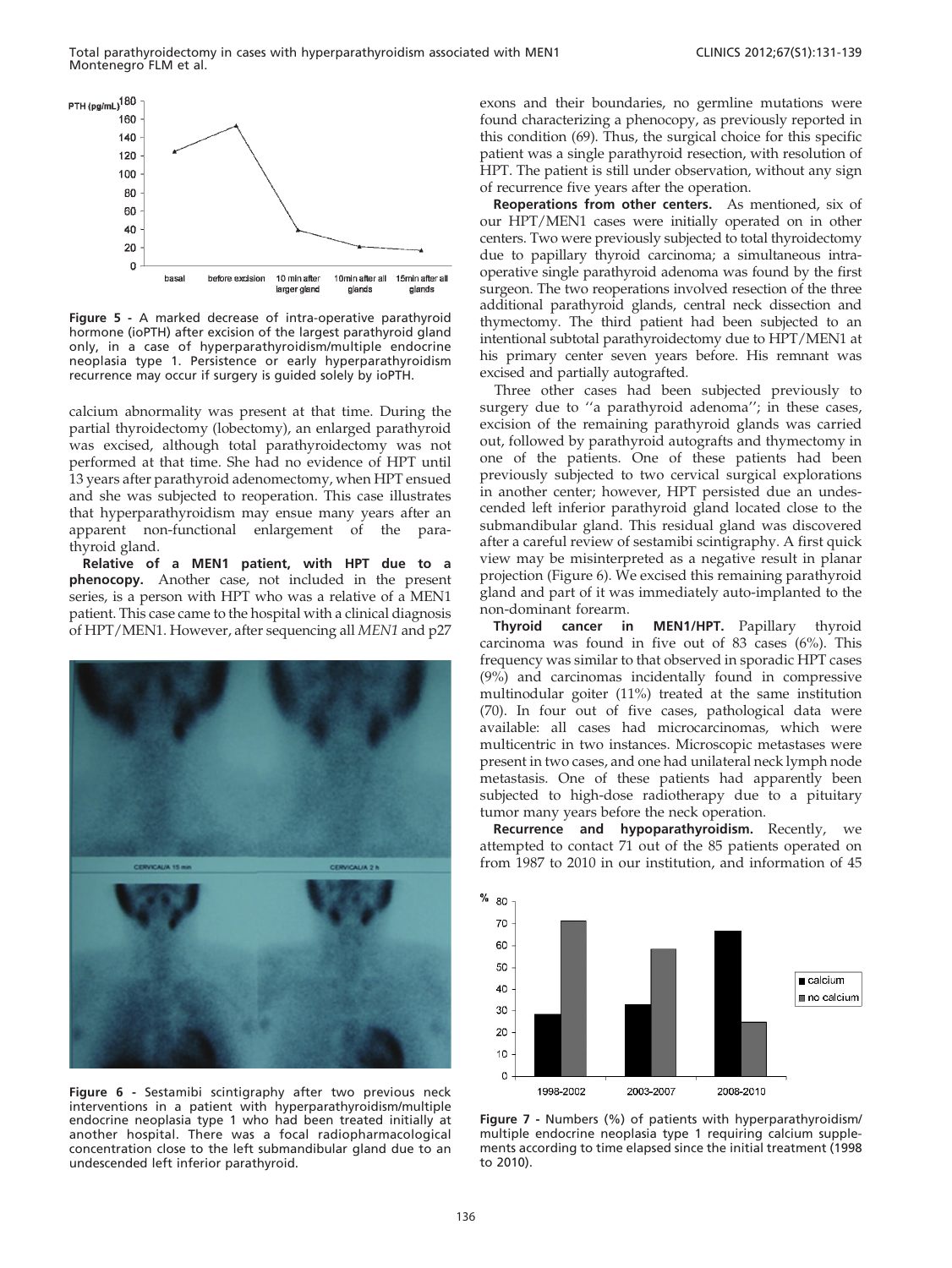<span id="page-6-0"></span>was available. As a first approach, a compact questionnaire was given to these patients in order to update the information on post-surgical therapy with the calcium supplement. Ten out of the 45 patients had died because of neoplasias other than MEN1-related tumors (22.2%). This observation might serve to re-emphasize the importance of early MEN1 detection and treatment, with the aim of decreasing morbidity and mortality, with reference to MEN1-related tumors in MEN1 (3). Five out of the 35 remaining cases (14.3%) had recurrent HPT disease; 14 others (40.0%) required calcium and/or calcitriol replacement therapy; and the remaining 16 cases did not take eit[her](#page-5-0) [calcium](#page-5-0) [or](#page-5-0) [calcitriol](#page-5-0) [\(45.7%\).](#page-5-0) [It](#page-5-0) [is](#page-5-0) [worthwhile](#page-5-0) noting t[hat](#page-5-0) [in](#page-5-0) [HPT/MEN1](#page-5-0) [cases](#page-5-0) [calcium](#page-5-0) [requirement](#page-5-0) [rates](#page-5-0) are i[mpacted by the time elapsed since the](#page-5-0) parathy[roidectomy.](#page-5-0) [In](#page-5-0) [Figure](#page-5-0) [7,](#page-5-0) [the](#page-5-0) [percentages](#page-5-0) [of](#page-5-0) patients [requiring calcium supplements were obtained at](#page-5-0) differen[t](#page-5-0) [periods](#page-5-0) [after](#page-5-0) [parathyroid](#page-5-0) [intervention.](#page-5-0) [We](#page-5-0) [found](#page-5-0) that the [longer the follow-up, the lower the frequency of](#page-5-0) patients [requiring](#page-7-0) [calcium](#page-7-0) [supplement.](#page-7-0) [Accord](#page-7-0)ingly, in one of our HPT/MEN1 series, parathyroid auto-implants took from 6 to 15 months to secrete sufficient amounts of PTH in order to lead to normal calcemia (58).

For each individual HPT/MEN1 patient, it is necessary to decide which is the best operation to achieve the ultimate goal of maintaining normocalcemia and avoiding both iatrogenic hypocalcemia and operative complications; and facilitating future surgery for recurrent disease (71,72).

In ma[ny cases, calcium/calcitriol supplemental therapy](#page-7-0) could b[e](#page-7-0) [stopped](#page-7-0) [15](#page-7-0) [months](#page-7-0) [after](#page-7-0) [total](#page-7-0) [parathyroidectomy](#page-7-0) followe[d by parathyroid auto-implant, but not in all patients](#page-7-0) (58). A [question](#page-7-0) [to](#page-7-0) [be](#page-7-0) [addressed](#page-7-0) [is](#page-7-0) [the](#page-7-0) [amount](#page-7-0) [of](#page-7-0) [calcium](#page-7-0) supple[ment required for each ca](#page-7-0)se. In our patients taking calcium supplement for more than one year, the mean intake was 1.6  $g/day$  (range, 0.5–3.0  $g/day$ ), and 50% were taking 1.5 g/day or less.

Our present observations are in [accord](#page-7-0)ance with others: parathyroid autografts may take long periods, sometimes up to seven years, to achieve adequate function, and PTH levels increase with time (23,58).

Subtotal and total parathyroidectomy followed by immediate parathyroid autotransplantation are surgical approaches that are currently accepted to treat cases with HPT associated with MEN1. In our single academic center, total parathyroidectomy followed by parathyroid autotransplantation to the non-dominant forearm associated with preventive transcervical thymectomy has been the surgical approach of choice for cases of HPT/MEN1. This strategy has been successful in achieving low rates of HPT recurrence. The considerable number of calcium-dependent patients, who were mainly observed in the first nine months after operation, tended to decrease during longterm follow-up.

#### ACKNOWLEDGMENTS

RAT is a recipient of FAPESP post-doctoral fellowships (2009/15386-6 and 11942/2009). SPAT is partially supported by a CNPq fellowship and a CNPq grant (401990/2010-9).

#### AUTHOR CONTRIBUTIONS

Montenegro FLM, Lourenço DM Jr, Nascimento Junior CP, Arap SS, Massoni Neto LM, D'Alessandro A, Toledo RA, Coutinho FL, Cordeiro AC, and Toledo SPA conceived the study and were responsible for the collection and analysis of data, the draft and critical review of the manuscript, and approval of the final version of the manuscript. Tavares MR, Brandão LG and Silva Filho GB conceived, drafted and critically reviewed the [manuscript, and approved the final version of the manuscript.](http://dx.doi.org/10.1210%2Fjc.86.12.5658)

#### **REFEREN[CES](http://dx.doi.org/10.1210%2Fjc.86.12.5658)**

- 1. Brandi ML[, Gagel RF, Angeli A, Bilezikian JP, Beck-Peccoz P, Bordi C,](http://dx.doi.org/10.1038%2Fnrc1610) et al. Guid[elines for diagnosis and therapy of MEN type 1 and type 2.](http://dx.doi.org/10.1038%2Fnrc1610) J Clin En[docrinol Metab. 2001;86\(12\):5658–71, http://dx.doi.org/](http://dx.doi.org/10.1590%2FS1807-59322007000400014) 10.1210/jc.86.12.5658.
- 2. Marx SJ. [Molecular](http://dx.doi.org/10.1590%2FS1807-59322007000400014) [genetics](http://dx.doi.org/10.1590%2FS1807-59322007000400014) [of](http://dx.doi.org/10.1590%2FS1807-59322007000400014) [multiple](http://dx.doi.org/10.1590%2FS1807-59322007000400014) [endocrine](http://dx.doi.org/10.1590%2FS1807-59322007000400014) [neoplasia](http://dx.doi.org/10.1590%2FS1807-59322007000400014) [types](http://dx.doi.org/10.1590%2FS1807-59322007000400014) [1](http://dx.doi.org/10.1590%2FS1807-59322007000400014) [and](http://dx.doi.org/10.1590%2FS1807-59322007000400014) 2. Nat Rev [Cancer.](http://dx.doi.org/10.1590%2FS1807-59322007000400014) [2005;5\(2\):367–75,](http://dx.doi.org/10.1590%2FS1807-59322007000400014) [http://dx.doi.org/10.1038/nrc1610.](http://dx.doi.org/10.1590%2FS1807-59322007000400014)
- 3. Lourenço [DM Jr, Toledo RA, Coutinho FL, Margarido LC, Siqueira SA,](http://dx.doi.org/10.1586%2Feem.09.22) dos Santos [MA, et al. The impact of clinical and genetic screenings on the](http://dx.doi.org/10.1586%2Feem.09.22) manageme[nt of the multiple endocrin](http://dx.doi.org/10.1586%2Feem.09.22)e neoplasia type 1. Clinics. 2007;62(4):[465–76, http://dx.doi.org/10.1590/S1807-59322007000400014.](http://dx.doi.org/10.1097%2FGIM.0b013e3181be5c97)
- 4. Lips CJM, [Dreijerink](http://dx.doi.org/10.1097%2FGIM.0b013e3181be5c97) [K,](http://dx.doi.org/10.1097%2FGIM.0b013e3181be5c97) [Links](http://dx.doi.org/10.1097%2FGIM.0b013e3181be5c97) [TP,](http://dx.doi.org/10.1097%2FGIM.0b013e3181be5c97) Höppener [JWM.](http://dx.doi.org/10.1097%2FGIM.0b013e3181be5c97) [Multiple](http://dx.doi.org/10.1097%2FGIM.0b013e3181be5c97) [endocrine](http://dx.doi.org/10.1097%2FGIM.0b013e3181be5c97) neoplasia [type](http://dx.doi.org/10.1097%2FGIM.0b013e3181be5c97) [1.](http://dx.doi.org/10.1097%2FGIM.0b013e3181be5c97) [Exp](http://dx.doi.org/10.1097%2FGIM.0b013e3181be5c97) [Rev](http://dx.doi.org/10.1097%2FGIM.0b013e3181be5c97) [Endocrinol](http://dx.doi.org/10.1097%2FGIM.0b013e3181be5c97) [Metab.](http://dx.doi.org/10.1097%2FGIM.0b013e3181be5c97) [2009;4\(4\):371–88,](http://dx.doi.org/10.1097%2FGIM.0b013e3181be5c97) [http://](http://dx.doi.org/10.1097%2FGIM.0b013e3181be5c97) dx.doi.org[/10.1586/eem.09.22.](http://dx.doi.org/10.1097%2FGIM.0b013e3181be5c97)
- 5. Falchetti A[, Marini F, Luzi E, Giusti F, Cavalli L, Cavalli T, Brandi ML.](http://dx.doi.org/10.1530%2FEJE-08-0153) Multiple [endocrine neoplasia type 1 \(MEN1\): Not only inherited](http://dx.doi.org/10.1530%2FEJE-08-0153) endocrine [tumors. Genet Med. 2009;11\(12\):825–35, http://dx.doi.org/](http://dx.doi.org/10.1530%2FEJE-08-0153) 10.1097/G[IM.0b013e3181be5c97.](http://dx.doi.org/10.1530%2FEJE-08-0153)
- 6. Lourenço [DM Jr, Toledo RA, Mackowiak I](http://dx.doi.org/10.1530%2FEJE-08-0153)I, Coutinho FL, Cavalcanti MG, Corr[eia-Deur JE, et al. Multiple endocrine neoplasia type 1 in](http://dx.doi.org/10.1002%2Fjbmr.125) Brazil: ME[N1 founding mutation, clinical features, and bone mineral](http://dx.doi.org/10.1002%2Fjbmr.125) density [profile. Eur J Endocrinol. 2008;159\(3\):259–74, http://](http://dx.doi.org/10.1002%2Fjbmr.125) dx.doi.org[/10.1530/EJE-08-0153.](http://dx.doi.org/10.1002%2Fjbmr.125)
- 7. Lourenço [DM](http://dx.doi.org/10.1002%2Fjbmr.125) [Jr,](http://dx.doi.org/10.1002%2Fjbmr.125) [Coutinho](http://dx.doi.org/10.1002%2Fjbmr.125) [FL,](http://dx.doi.org/10.1002%2Fjbmr.125) [Toledo](http://dx.doi.org/10.1002%2Fjbmr.125) [RA,](http://dx.doi.org/10.1002%2Fjbmr.125) [Montenegro](http://dx.doi.org/10.1002%2Fjbmr.125) FL, [Correia-D](http://dx.doi.org/10.1002%2Fjbmr.125)eur JE, Toledo [SP. Early-onset, progressive, frequent, extensive, and severe](http://dx.doi.org/10.1067%2Fmsy.2002.128607) bone mine[ral and renal complications in multiple endocrine neoplasia](http://dx.doi.org/10.1067%2Fmsy.2002.128607) type 1-ass[ociated primary hyperparathyroidism. J Bone Miner Res.](http://dx.doi.org/10.1067%2Fmsy.2002.128607) 2010;25(11)[:2382–91, http://dx.doi.org/10.1002/jbmr.125.](http://dx.doi.org/10.1067%2Fmsy.2002.128607)
- 8. Arnalsteen [LC, Alesina PF, Quiereux JL, Farrel SG, Patton FN, Carnaille](http://dx.doi.org/10.1359%2Fjbmr.090304) BM, et al. [Long-term results of less than total parathyroidectomy for](http://dx.doi.org/10.1359%2Fjbmr.090304) hyperparat[hyroidism in multiple endocrine neoplasia type 1. Surgery.](http://dx.doi.org/10.1359%2Fjbmr.090304) 2002;132(6)[:1119–24, http://dx.doi.org/10.1067/msy.2002.128607.](http://dx.doi.org/10.1359%2Fjbmr.090304)
- 9. Eller-Vaini[cher](http://dx.doi.org/10.1111%2Fj.1365-2265.2007.02895.x) [C,](http://dx.doi.org/10.1111%2Fj.1365-2265.2007.02895.x) [Chiodini](http://dx.doi.org/10.1111%2Fj.1365-2265.2007.02895.x) [I,](http://dx.doi.org/10.1111%2Fj.1365-2265.2007.02895.x) [Battista](http://dx.doi.org/10.1111%2Fj.1365-2265.2007.02895.x) [C,](http://dx.doi.org/10.1111%2Fj.1365-2265.2007.02895.x) [Viti](http://dx.doi.org/10.1111%2Fj.1365-2265.2007.02895.x) [R,](http://dx.doi.org/10.1111%2Fj.1365-2265.2007.02895.x) [Mascia](http://dx.doi.org/10.1111%2Fj.1365-2265.2007.02895.x) [ML,](http://dx.doi.org/10.1111%2Fj.1365-2265.2007.02895.x) [Massironi](http://dx.doi.org/10.1111%2Fj.1365-2265.2007.02895.x) [S,](http://dx.doi.org/10.1111%2Fj.1365-2265.2007.02895.x) et al. Sp[oradic](http://dx.doi.org/10.1111%2Fj.1365-2265.2007.02895.x) [and](http://dx.doi.org/10.1111%2Fj.1365-2265.2007.02895.x) [MEN1-related](http://dx.doi.org/10.1111%2Fj.1365-2265.2007.02895.x) [primary](http://dx.doi.org/10.1111%2Fj.1365-2265.2007.02895.x) [hyperparathyroidism:](http://dx.doi.org/10.1111%2Fj.1365-2265.2007.02895.x) differences [in](http://dx.doi.org/10.1111%2Fj.1365-2265.2007.02895.x) [clinical](http://dx.doi.org/10.1111%2Fj.1365-2265.2007.02895.x) [expression](http://dx.doi.org/10.1111%2Fj.1365-2265.2007.02895.x) [and](http://dx.doi.org/10.1111%2Fj.1365-2265.2007.02895.x) [severity.](http://dx.doi.org/10.1111%2Fj.1365-2265.2007.02895.x) [J](http://dx.doi.org/10.1111%2Fj.1365-2265.2007.02895.x) [Bone](http://dx.doi.org/10.1111%2Fj.1365-2265.2007.02895.x) [Miner](http://dx.doi.org/10.1111%2Fj.1365-2265.2007.02895.x) [Res.](http://dx.doi.org/10.1111%2Fj.1365-2265.2007.02895.x) 2009;24(8):[1404–10,](http://dx.doi.org/10.1111%2Fj.1365-2265.2007.02895.x) [http://dx.doi.org/10.1359/jbmr.090304.](http://dx.doi.org/10.1111%2Fj.1365-2265.2007.02895.x)
- 10. Toledo RA, Lourenço DM, Coutinho FL, Quedas E, Mackowiack I, Machado MC, et al. Novel MEN1 germline mutations in Brazilian families with multiple endocrine neoplasia type 1. Clin Endocrinol (Oxf). 2007;67(3):377–84, http://dx.doi.org/10.1111/j.1365-2265.2007.02895.x.
- 11. Lourenço DM Jr, Coutinho FL, Toledo RA, Gonçalves TD, Montenegro FL, Toledo SP. Biochemical, bone and renal patterns in hyperparathyroidism associated with multiple endocrine neoplasia type 1. Clinics. 2012;67(S1)[:99–108, http://dx.doi.org/10.6061/clinics/2012\(Sup01\)17.](http://dx.doi.org/10.1210%2Fjc.2008-1758)
- 12. Heath H [3rd. Clinical spectrum of primary hyperparathyroidism:](http://dx.doi.org/10.1210%2Fjc.2008-1758) evolution [with changes in medical practice and technology. J Bone](http://dx.doi.org/10.1210%2Fjc.2008-1758) Miner Res. [1991;6\(Suppl 2\):S63–70.](http://dx.doi.org/10.1210%2Fjc.2008-1758)
- 13. Eastell R, [Arnold A, Brandi ML, Brown EM, D'Amour P, Hanley DA,](http://dx.doi.org/10.1210%2Fjc.2004-0842) et al. Dia[gnosis of asymptomatic primary hyperparathyroidism: pro-](http://dx.doi.org/10.1210%2Fjc.2004-0842)ceedings o[f the third international workshop. J Clin Endocrinol Metab.](http://dx.doi.org/10.1210%2Fjc.2004-0842) 2009;94(2):[340–50, http://dx.doi.org/10.1210/jc.2008-1758.](http://dx.doi.org/10.1210%2Fjc.2004-0842)
- 14. Peacock M[, Bilezikian JP, Klassen PS, Guo MD, Turner SA, Shoback D.](http://dx.doi.org/10.1038%2Fncpendmet0888) Cinacalcet [hydrochloride maintains long-term normocalcemia in](http://dx.doi.org/10.1038%2Fncpendmet0888) patients w[ith primary hyperparathyroidism. J Clin Endocrinol Metab.](http://dx.doi.org/10.1038%2Fncpendmet0888) 2005;90(1):[135–41, http://dx.doi.org/10.1210/jc.](http://dx.doi.org/10.1038%2Fncpendmet0888)2004-0842.
- 15. Falchetti A, Cilotti A, Vaggelli L, Masi L, Amedei A, Cioppi F, et al. A patient with MEN1-associated hyperparathyroidism, responsive to cinacalcet. [Nat Clin Pract Endocrinol Metab. 2008;4\(6\):351–7, http://](http://dx.doi.org/10.2214%2FAJR.07.3431) dx.doi.org[/10.1038/ncpendmet0888.](http://dx.doi.org/10.2214%2FAJR.07.3431)
- Moyes VJ, [Monson](http://dx.doi.org/10.2214%2FAJR.07.3431) [JP,](http://dx.doi.org/10.2214%2FAJR.07.3431) [Chew](http://dx.doi.org/10.2214%2FAJR.07.3431) [SL,](http://dx.doi.org/10.2214%2FAJR.07.3431) [Akker](http://dx.doi.org/10.2214%2FAJR.07.3431) [SA.](http://dx.doi.org/10.2214%2FAJR.07.3431) [Clinical](http://dx.doi.org/10.2214%2FAJR.07.3431) [use](http://dx.doi.org/10.2214%2FAJR.07.3431) [of](http://dx.doi.org/10.2214%2FAJR.07.3431) [cinacalcet](http://dx.doi.org/10.2214%2FAJR.07.3431) [in](http://dx.doi.org/10.2214%2FAJR.07.3431) MEN1 hy[perparathyroidism.](http://dx.doi.org/10.2214%2FAJR.07.3431) [Int](http://dx.doi.org/10.2214%2FAJR.07.3431) [J](http://dx.doi.org/10.2214%2FAJR.07.3431) [Endocrinol.](http://dx.doi.org/10.2214%2FAJR.07.3431) [2010;2010:9](http://dx.doi.org/10.2214%2FAJR.07.3431)06163.
- 17. Veldman [MW, Reading CC, Farrell MA, Mullan BP, Wermers RA, Grant](http://dx.doi.org/10.2214%2FAJR.09.3932) CS, et al. [Percutaneous parathyroid ethanol ablation in patients with](http://dx.doi.org/10.2214%2FAJR.09.3932) multiple e[ndocrine neoplasia type 1. AJR Am J Roentgenol. 2008;191\(6\):](http://dx.doi.org/10.2214%2FAJR.09.3932) 1740–4, htt[p://dx.doi.org/10.2214/AJR.07.3431.](http://dx.doi.org/10.2214%2FAJR.09.3932)
- 18. Kovatchev[a RD, Vlahov JD, Shinkov AD, Borissova AM, Hwang JH,](http://dx.doi.org/10.1038%2Fncpendmet0265) Arnaud F, [et al. High-intensity focused ultrasound to treat primary](http://dx.doi.org/10.1038%2Fncpendmet0265) hyperparat[hyroidism: a feasibility study in four patients. Am J Roentgenol.](http://dx.doi.org/10.1038%2Fncpendmet0265) 2010;195(4)[:830–5, http://dx.doi.org/10.2214/AJR.09.3932.](http://dx.doi.org/10.1210%2Fjc.2007-1215)
- 19. Silverberg [SJ, Bilezikian JP. The diagnosis and management of asympto](http://dx.doi.org/10.1210%2Fjc.2007-1215)matic pri[mary hyperparathyroidism. Nat Clin Pract Endocrinol Metab.](http://dx.doi.org/10.1210%2Fjc.2007-1215) 2006;2(9):4[94–503, http://dx.doi.org/10.1038/ncpendmet0265.](http://dx.doi.org/10.1210%2Fjc.2007-1215)
- Rubin MR, Bilezikian JP, McMahon DJ, Jacobs T, Shane E, Siris E, et al. The natural history of primary hyperparathyroidism with or without parathyroid surgery after 15 years. J Clin Endocrinol Metab. 2008;93(9):3462–70, http://dx.doi.org/10.1210/jc.2007-1215.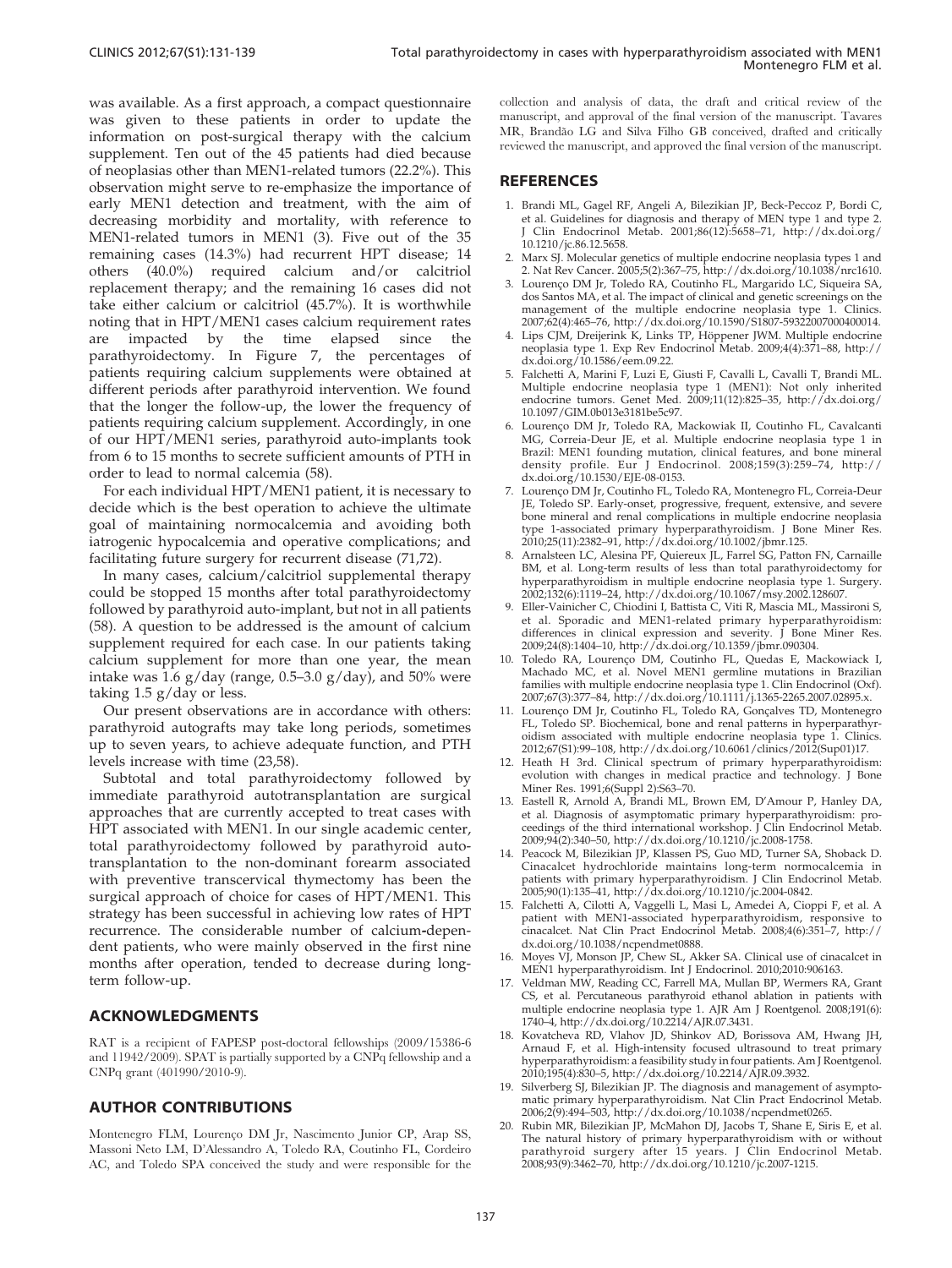- <span id="page-7-0"></span>21. Bilezikian [JP, Potts JT Jr](http://dx.doi.org/10.1210%2Fjc.2002-021370), Fuleihan Gel H, Kleerekoper M, Neer R, Peacock M[, et al. Summary statement from a workshop on asymptomatic](http://dx.doi.org/10.1210%2Fjc.2008-1763) primary h[yperparathyroidism: a perspective for the 21st century. J Clin](http://dx.doi.org/10.1210%2Fjc.2008-1763) Endocrino[l Metab. 2002;87\(12\):5353–61, http://dx.doi.org/10.1210/](http://dx.doi.org/10.1210%2Fjc.2008-1763) jc.2002-021370.
- 22. Bilezikian [JP,](http://dx.doi.org/10.1210%2Fjc.2008-1763) [Khan](http://dx.doi.org/10.1210%2Fjc.2008-1763) [A,](http://dx.doi.org/10.1210%2Fjc.2008-1763) [A](http://dx.doi.org/10.1210%2Fjc.2008-1763)rnold A, Brandi ML, Brown E, Bouillon R, et al. Guidelines [for](http://dx.doi.org/10.1016%2FS0039-6060%2898%2970040-6) [the](http://dx.doi.org/10.1016%2FS0039-6060%2898%2970040-6) [management](http://dx.doi.org/10.1016%2FS0039-6060%2898%2970040-6) [of](http://dx.doi.org/10.1016%2FS0039-6060%2898%2970040-6) [asymptomatic](http://dx.doi.org/10.1016%2FS0039-6060%2898%2970040-6) [primary](http://dx.doi.org/10.1016%2FS0039-6060%2898%2970040-6) [hyperpar](http://dx.doi.org/10.1016%2FS0039-6060%2898%2970040-6)athyroidis[m: summary statement from the third international workshop.](http://dx.doi.org/10.1016%2FS0039-6060%2898%2970040-6) J Clin End[ocrinol Metab. 2009;94\(2\):335–9, http://dx.doi.org/10.1210/](http://dx.doi.org/10.1016%2FS0039-6060%2898%2970040-6) jc.2008-1763.
- 23. Hellman P, Skogseid B, Oberg K, Juhlin C, Akerström G, Rastad J. Primary an[d reoperative parathyroid operations in hyperparathyroidism](http://dx.doi.org/10.1007%2Fs00423-002-0275-0) of multipl[e endocrine neoplasia type 1. Surgery. 1998;124\(6\):993–9,](http://dx.doi.org/10.1007%2Fs00423-002-0275-0) http://dx.[doi.org/10.1016/S0039-6060\(98\)70040-6.](http://dx.doi.org/10.1046%2Fj.1365-2265.2001.01348.x)
- 24. Hubbard J[G,](http://dx.doi.org/10.1046%2Fj.1365-2265.2001.01348.x) [Sebag](http://dx.doi.org/10.1046%2Fj.1365-2265.2001.01348.x) [F,](http://dx.doi.org/10.1046%2Fj.1365-2265.2001.01348.x) [Maweja](http://dx.doi.org/10.1046%2Fj.1365-2265.2001.01348.x) [S,](http://dx.doi.org/10.1046%2Fj.1365-2265.2001.01348.x) [Henry](http://dx.doi.org/10.1046%2Fj.1365-2265.2001.01348.x) [JF.](http://dx.doi.org/10.1046%2Fj.1365-2265.2001.01348.x) [Primary](http://dx.doi.org/10.1046%2Fj.1365-2265.2001.01348.x) [hyperparathyroid](http://dx.doi.org/10.1046%2Fj.1365-2265.2001.01348.x)ism in ME[N 1 – how radical should surgery be? Langenbecks Arch Surg.](http://dx.doi.org/10.1046%2Fj.1365-2265.2001.01348.x) 2002;386(8)[:553–7, http://dx.doi.org/10.1007](http://dx.doi.org/10.1046%2Fj.1365-2265.2001.01348.x)/s00423-002-0275-0.
- 25. Burgess J[R, Giles N, Shepherd JJ. Malignant thymic carcinoid is not](http://dx.doi.org/10.1111%2Fj.1365-2796.2006.01619.x) prevented [by transcervical thymectomy in multiple endocrine neoplasia](http://dx.doi.org/10.1111%2Fj.1365-2796.2006.01619.x) type 1. Cl[in Endocrinol \(Oxf\). 2001;55\(5\):689–93, http://dx.doi.org/](http://dx.doi.org/10.1111%2Fj.1365-2796.2006.01619.x) 10.1046/j.1[365-2265.2001.01348.x.](http://dx.doi.org/10.1111%2Fj.1365-2796.2006.01619.x)
- 26. Lim LC, Tan MH, Eng C, Teh BT, Rajasoorya RC. Thymic carcinoid in multiple endocrine neoplasia 1: genotype-phenotype correlation and prevention. J Intern Med. 2006;259(4):428–32, http://dx.doi.org/ 10.1111/j.1365-2796.2006.01619.x.
- 27. Montenegro FLM, Neves MC, Lourenço Jr DM, Arap SS, Nascimento Jr CP, Toled[o SPA, et al. Thymectomy in the surgical approach to](http://dx.doi.org/10.1001%2Farchsurg.1991.01410320017001) hyperparat[hyroidism in type 1 multiple endocrine neoplasia. Rev Bras](http://dx.doi.org/10.1001%2Farchsurg.1991.01410320017001) Cir Cab Pe[sc. 2010;39\(3\):174–8.](http://dx.doi.org/10.1590%2FS0004-27302010000800007)
- 28. Shepherd J[J.](http://dx.doi.org/10.1590%2FS0004-27302010000800007) [The](http://dx.doi.org/10.1590%2FS0004-27302010000800007) [natural](http://dx.doi.org/10.1590%2FS0004-27302010000800007) [history](http://dx.doi.org/10.1590%2FS0004-27302010000800007) [of](http://dx.doi.org/10.1590%2FS0004-27302010000800007) [multiple](http://dx.doi.org/10.1590%2FS0004-27302010000800007) [endocrine](http://dx.doi.org/10.1590%2FS0004-27302010000800007) [neoplasia](http://dx.doi.org/10.1590%2FS0004-27302010000800007) [type](http://dx.doi.org/10.1590%2FS0004-27302010000800007) [1:](http://dx.doi.org/10.1590%2FS0004-27302010000800007) highly uncommon or highly unrecognized? Arch Surg. 1991;126(8):935-52, http://[dx.doi.org/10.1001/archsurg.1991.01410320017001.](http://dx.doi.org/10.1590%2FS0004-27302010000800007)
- 29. Boguszews[ki CL, Bianchet LC, Ras](http://dx.doi.org/10.1590%2FS0004-27302010000800007)kin S, Nomura LM, Borba LA, Cavalcanti [TC. Application of genetic testing to define the surgical](http://dx.doi.org/10.1002%2Fbjs.7154) approach i[n a sporadic case of multiple endocrine neoplasia type 1. Arq](http://dx.doi.org/10.1002%2Fbjs.7154) Bras Endo[crinol Metabol. 2010;54\(8\):705–10, http://dx.doi.org/10.1590/](http://dx.doi.org/10.1002%2Fbjs.7154) S0004-2730[20100008](http://dx.doi.org/10.1002%2Fbjs.7154)00007.
- 30. Waldmann J, López CL, Langer P, Rothmund M, Bartsch DK. Surgery for multiple e[ndocrine neoplasia type 1-associated primary hyperparathyr-](http://dx.doi.org/10.1001%2Farchsurg.141.6.589)oidism. B[r J Surg. 2010;97\(10\):1528–34, http://dx.doi.org/10.1002/](http://dx.doi.org/10.1001%2Farchsurg.141.6.589) bjs.7154.
- 31. Westerdah[l J, Bergenfelz A. Parathyroid surgical failures with sufficient](http://dx.doi.org/10.4158%2FEP09045.CRR1) decline of i[ntraoperative parathyroid hormone levels: unobserved multi](http://dx.doi.org/10.4158%2FEP09045.CRR1)ple endocri[ne neoplasia as an explanation. Arch Surg. 2006;141\(6\):589–94,](http://dx.doi.org/10.4158%2FEP09045.CRR1) http://dx.[doi.org/10.1001/](http://dx.doi.org/10.4158%2FEP09045.CRR1)archsurg.141.6.589.
- 32. Shih RY, F[ackler S, Maturo S, True MW, Brennan J, Wells D. Parathyroid](http://dx.doi.org/10.1016%2FS0002-9610%2897%2900228-6) carcinoma [in multiple endocrine neoplasia type 1 with a classic germline](http://dx.doi.org/10.1016%2FS0002-9610%2897%2900228-6) mutation. [Endocr Pract. 2009;15\(6\):567–72, http://dx.doi.org/](http://dx.doi.org/10.1016%2FS0002-9610%2897%2900228-6)[10.4158/](http://dx.doi.org/10.1590%2FS1516-31802006000100009) EP09045.CRR1.
- 33. Cordeiro [AC, Montenegro FL, Kulcsar MA, Dellanegra LA, Tavares MR,](http://dx.doi.org/10.1590%2FS1516-31802006000100009) Michaluart [P Jr, et al. Parathyroid carcinoma. Am J Surg. 1998;175\(1\):52–](http://dx.doi.org/10.1590%2FS1516-31802006000100009) 5, http://d[x.doi.org/10.1016/S](http://dx.doi.org/10.1590%2FS1516-31802006000100009)0002-9610(97)00228-6.
- 34. Montenegr[o FL, Tavares MR, Durazzo MD, Cernea CR, Cordeiro AC,](http://dx.doi.org/10.1590%2FS0004-27302011000400002) Ferraz AR. [Clinical suspicion and parathyroid carcinoma management.](http://dx.doi.org/10.1590%2FS0004-27302011000400002) Sao Paulo [Med J. 2006;124\(1\):42–4, http://dx.doi.org/10.1590/S1516-](http://dx.doi.org/10.1590%2FS0004-27302011000400002) 31802006000100009.
- 35. Montenegro FM, Brandão LG, Ferreira GF, Lourenço DM Jr, Martin RM, Cunha-Net[o MB, et al. Transitory increase in creatinine levels after](http://dx.doi.org/10.1097%2F00005792-199701000-00002) parathyroi[dectomy: evidence of another action of the parathyroid](http://dx.doi.org/10.1097%2F00005792-199701000-00002) glands? [Arq Bras Endocrinol Metabol. 2011;55\(4\):249–55, http://](http://dx.doi.org/10.1097%2F00005792-199701000-00002) dx.doi.org[/10.1590/S0004-27302011000400002.](http://dx.doi.org/10.1097%2F00005792-199701000-00002)
- 36. Teh BT, [McArdle J, Chan SP, Menon J, Hartley L, Pullan P, et al.](http://dx.doi.org/10.1007%2Fs00268-009-9980-y) Clinicopat[hologic studies of thymic carcinoids in multiple endocrine](http://dx.doi.org/10.1007%2Fs00268-009-9980-y) neoplasia [type 1. Medicine \(Baltimore\). 1997;76\(1\):21–9, http://](http://dx.doi.org/10.1007%2Fs00268-009-9980-y) dx.doi.org[/10.1097/00005792-199701000-00002.](http://dx.doi.org/10.1007%2Fs00268-009-9980-y)
- 37. Goudet P, [Murat A, Cardot-Bauters C, Emy P, Baudin E, du Boullay](http://dx.doi.org/10.1007%2Fs00268-009-9980-y) Choplin H[, et al. Thymic neuroendocrine tumors in multiple endocrine](http://dx.doi.org/10.1210%2Fjc.2002-021314) neoplasia t[ype 1: a comparative study on 21 cases among a series of 761](http://dx.doi.org/10.1210%2Fjc.2002-021314) MEN1 fro[m the GTE \(Groupe des Tumeurs Endocrines\). World J Surg.](http://dx.doi.org/10.1210%2Fjc.2002-021314) 2009;33(6):[1197–207, http://dx.doi.org/10.1007/s0026](http://dx.doi.org/10.1210%2Fjc.2002-021314)8-009-9980-y.
- 38. Gibril F, C[hen YJ, Schrump DS, Vortmeyer A, Zhuang Z, Lubensky IA,](http://dx.doi.org/10.1016%2Fj.surg.2008.08.031) et al. Pros[pective study of thymic carcinoids in patients with multiple](http://dx.doi.org/10.1016%2Fj.surg.2008.08.031) endocrine [neoplasia type 1. J Clin Endocrinol Metab. 2003;88\(3\):1066–81,](http://dx.doi.org/10.1016%2Fj.surg.2008.08.031) http://dx.[doi.org/10.1210/jc.2002-021314.](http://dx.doi.org/10.1016%2Fj.surg.2008.08.031)
- Powell AC, Alexander HR, Pingpank JF, Steinberg SM, Skarulis M, Bartlett DL, et al. The utility of routine transcervical thymectomy for multiple endocrine neoplasia 1-related hyperparathyroidism. Surgery. 2008;144(6)[:878–83, http://dx.doi.org/10.1016/j.surg.2008.08.031.](http://dx.doi.org/10.1056%2FNEJM197607082950201)
- Wells Jr S[A, Gunnells JC, Shelburne JD, Schneider AB, Sherwood LM.](http://dx.doi.org/10.1056%2FNEJM197607082950201) Transplantation of the parathyroid glands in man: clinical indications and results. Surgery. 1975;78(1):34–44.
- 41. Wells Jr SA, Ellis GJ, Gunnells JC, Schneider AB, Sherwood LM. Parathyroid autotransplantation in primary parathyroid hyperplasia.

N Engl J [Med. 1976;295\(2\):57–62, http://dx.doi.org/10.1056/](http://dx.doi.org/10.1097%2F00000658-198010000-00003) NEIM197607082950201

- 42. Wells Jr S[A, Farn](http://dx.doi.org/10.1097%2F00000658-198010000-00003)don JR, Dale JK, Leight GS, Dilley WG. Long-term evaluation [of patients with primary parathyroid hyperplasia managed](http://dx.doi.org/10.1007%2FBF01655552) by total p[arathyroidectomy](http://dx.doi.org/10.1007%2FBF01655552) [and](http://dx.doi.org/10.1007%2FBF01655552) [heterotopic](http://dx.doi.org/10.1007%2FBF01655552) [autotransplantation.](http://dx.doi.org/10.1007%2FBF01655552) [Ann](http://dx.doi.org/10.1007%2FBF01655552) Surg. 1980;[192\(4\):451–8, http://dx.doi.org/10.1097/00000658-198010000-](http://dx.doi.org/10.1007%2FBF01655552) 00003.
- 43. Malmaeus J, Benson L, Johansson H, Ljunghall S, Rastad J, Akerström G, et al. Para[thyroid surgery in the multiple endocrine neoplasia type I](http://dx.doi.org/10.1001%2Farchsurg.133.2.126) syndrome: [choice of surgical procedure. World J Surg. 1986;10:668–72,](http://dx.doi.org/10.1001%2Farchsurg.133.2.126) http://dx.[doi.org/10.1007/BF01655552.](http://dx.doi.org/10.1001%2Farchsurg.133.2.126)
- 44. Burgess JR[, David R, Parameswaran V, Greenaway TM, Shepherd JJ. The](http://dx.doi.org/10.1001%2Farchsurg.140.4.374) outcome o[f](http://dx.doi.org/10.1001%2Farchsurg.140.4.374) [subtotal](http://dx.doi.org/10.1001%2Farchsurg.140.4.374) [parathyroidectomy](http://dx.doi.org/10.1001%2Farchsurg.140.4.374) [for](http://dx.doi.org/10.1001%2Farchsurg.140.4.374) [the](http://dx.doi.org/10.1001%2Farchsurg.140.4.374) [treatment](http://dx.doi.org/10.1001%2Farchsurg.140.4.374) [of](http://dx.doi.org/10.1001%2Farchsurg.140.4.374) [hyperpar](http://dx.doi.org/10.1001%2Farchsurg.140.4.374)athyroidis[m](http://dx.doi.org/10.1001%2Farchsurg.140.4.374) [in](http://dx.doi.org/10.1001%2Farchsurg.140.4.374) [multiple](http://dx.doi.org/10.1001%2Farchsurg.140.4.374) [endocrine](http://dx.doi.org/10.1001%2Farchsurg.140.4.374) [neoplasia](http://dx.doi.org/10.1001%2Farchsurg.140.4.374) [type](http://dx.doi.org/10.1001%2Farchsurg.140.4.374) [1.](http://dx.doi.org/10.1001%2Farchsurg.140.4.374) [Arch](http://dx.doi.org/10.1001%2Farchsurg.140.4.374) [Surg.](http://dx.doi.org/10.1001%2Farchsurg.140.4.374) 1998;133(2)[:126–9,](http://dx.doi.org/10.1001%2Farchsurg.140.4.374) [http://dx.doi.org/10.1001/arch](http://dx.doi.org/10.1001%2Farchsurg.140.4.374)surg.133.2.126.
- 45. Lambert L[A, Shapiro SE, Lee JE, Perrier ND, Truong M, Wallace MJ, et al.](http://dx.doi.org/10.1001%2Farchsurg.141.3.235) Surgical tr[eatment of hyperparathyroidism in patients with multiple](http://dx.doi.org/10.1001%2Farchsurg.141.3.235) endocrine [neoplasia type 1. Arch Surg. 2005;140\(4\):374–82, http://](http://dx.doi.org/10.1001%2Farchsurg.141.3.235) dx.doi.org[/10.1001/archsurg.140.4.374.](http://dx.doi.org/10.1001%2Farchsurg.141.3.235)
- 46. Hubbard J[G, Sebag F, Maweja S, Henry JF. Subtotal parathyroidectomy](http://dx.doi.org/10.1016%2FS0039-6060%2803%2900406-9) as an adeq[uate](http://dx.doi.org/10.1016%2FS0039-6060%2803%2900406-9) [treatment](http://dx.doi.org/10.1016%2FS0039-6060%2803%2900406-9) [for](http://dx.doi.org/10.1016%2FS0039-6060%2803%2900406-9) [primary](http://dx.doi.org/10.1016%2FS0039-6060%2803%2900406-9) [hyperparathyroidism](http://dx.doi.org/10.1016%2FS0039-6060%2803%2900406-9) [in](http://dx.doi.org/10.1016%2FS0039-6060%2803%2900406-9) [multiple](http://dx.doi.org/10.1016%2FS0039-6060%2803%2900406-9) endocrine [neoplasia](http://dx.doi.org/10.1016%2FS0039-6060%2803%2900406-9) [type](http://dx.doi.org/10.1016%2FS0039-6060%2803%2900406-9) [1.](http://dx.doi.org/10.1016%2FS0039-6060%2803%2900406-9) [Arch](http://dx.doi.org/10.1016%2FS0039-6060%2803%2900406-9) [Surg.](http://dx.doi.org/10.1016%2FS0039-6060%2803%2900406-9) [2006;141\(3\):235–9,](http://dx.doi.org/10.1016%2FS0039-6060%2803%2900406-9) [http://](http://dx.doi.org/10.1016%2FS0039-6060%2803%2900406-9) dx.doi.org[/10.1001/archsurg.141.3.235.](http://dx.doi.org/10.1016%2FS0039-6060%2803%2900406-9)
- 47. Elaraj DM, [Skarulis MC, Libutti SK, Norton JA, Bartlett DL, Pingpank JF,](http://dx.doi.org/10.1097%2FSLA.0b013e31811f4467) et al. Resu[lts of initial operation for hyperparathyroidism in patients](http://dx.doi.org/10.1097%2FSLA.0b013e31811f4467) with multi[ple endocrine neoplasia type 1. Surgery. 2003;134\(6\):858–64,](http://dx.doi.org/10.1097%2FSLA.0b013e31811f4467) http://dx.[doi.org/10.1016/S0039-6060\(03\)00406-9.](http://dx.doi.org/10.1097%2FSLA.0b013e31811f4467)
- 48. Tonelli F, [Marcucci T, Fratini G, Tommasi MS, Falchetti A, Brandi ML. Is](http://dx.doi.org/10.1507%2Fendocrj.K09E-204) total parat[hyroidectomy](http://dx.doi.org/10.1507%2Fendocrj.K09E-204) [the](http://dx.doi.org/10.1507%2Fendocrj.K09E-204) [treatment](http://dx.doi.org/10.1507%2Fendocrj.K09E-204) [of](http://dx.doi.org/10.1507%2Fendocrj.K09E-204) [choice](http://dx.doi.org/10.1507%2Fendocrj.K09E-204) [for](http://dx.doi.org/10.1507%2Fendocrj.K09E-204) [hyperparathyroid](http://dx.doi.org/10.1507%2Fendocrj.K09E-204)ism in mul[tiple](http://dx.doi.org/10.1507%2Fendocrj.K09E-204) [endocrine](http://dx.doi.org/10.1507%2Fendocrj.K09E-204) [neoplasia](http://dx.doi.org/10.1507%2Fendocrj.K09E-204) [type](http://dx.doi.org/10.1507%2Fendocrj.K09E-204) [1?](http://dx.doi.org/10.1507%2Fendocrj.K09E-204) [Ann](http://dx.doi.org/10.1507%2Fendocrj.K09E-204) [Surg.](http://dx.doi.org/10.1507%2Fendocrj.K09E-204) [2007;2](http://dx.doi.org/10.1507%2Fendocrj.K09E-204)46(6):1075– 82, http://dx.doi.org/10.1097/SLA.0b013e31811f4467
- 49. Tonelli F, Marcucci T, Giudici F, Falchetti A, Brandi ML. Surgical approach in hereditary hyperparathyroidism. Endocr J. 2009;56(7):827– 41, http://dx.doi.org/10.1507/endocrj.K09E-204.
- 50. Tonelli F, [Giudici F, Cavalli T, Brandi ML. Surgical approach in patients](http://dx.doi.org/10.1007%2FBF02067367) with hyper[parathyroidism in multiple endocrine neoplasia type 1: total](http://dx.doi.org/10.1007%2FBF02067367) versus par[tial parathyroidectomy. Clinics. 2012;67\(S1\):155–160, http://](http://dx.doi.org/10.1007%2FBF02067367) dx.doi.org[/10.6061/clin](http://dx.doi.org/10.1007%2FBF02067367)ics/2012(Sup01)26.
- 51. Hellman P, Skogseid B, Juhlin C, Akerström G, Rastad J. Findings and long-term [results of parathyroid surgery in multiple endocrine neoplasia](http://dx.doi.org/10.1007%2Fs00268-011-1068-9) type 1. W[orld J Surg. 1992;16\(4\):718–22, http://dx.doi.org/10.1007/](http://dx.doi.org/10.1007%2Fs00268-011-1068-9) BF02067367.
- 52. Schreinemakers JM, Pieterman CR, Scholten A, Vriens MR, Valk GD, Borel Rinkes IH. The optimal surgical treatment for primary hyperparathyroidism in MEN1 patients: a systematic review. World J Surg. 2011;35(9):1993–2005, http://dx.doi.org/10.1007/s00268-011-1068-9.
- 53. Piecha G, Chudek J, Więcek A. Primary hyperparathyroidism in patients with multiple endocrine neoplasia type 1. Int J Endocrinol. 2010;2010:928383.
- Montenegro FLM, Smith RB, Arap SS, Turcano R, Michaluart Jr P, Tavares MR, et al. Teaching of parathyroid surgery and proposal of a complexity stratifying scale. Rev Bras Cir Cabeça Pescoço. 2008;37(1):71-5.
- Montenegro FLM, Brandão LG, Arap SS, Durazzo MD, Nascimento Jr CP, Santo[s SRCL, et al. Parathyroidectomy as a model of learning](http://dx.doi.org/10.1007%2Fs00268-001-0046-z) evaluation [of surgery residents: initial results of a prospective study. Rev](http://dx.doi.org/10.1007%2Fs00268-001-0046-z) Bras Cir C[ab Pesc. 2009;38\(4\):4–9.](http://dx.doi.org/10.1007%2Fs00268-001-0046-z)
- 56. Goudet P, [Cougard P, Verge`s B, Murat A, Carnaille B, Calender A, et al.](http://dx.doi.org/10.1007%2Fs00268-001-0046-z) Hyperparathyroidism in multiple endocrine neoplasia type I: surgical trends and results of a 256-patient series from Groupe D'etude des Néoplasies Endocriniennes Multiples Study Group. World J Surg. 2001;25(7):886–90, http://dx.doi.org/10.1007/s00268-001-0046-z.
- 57. Goudet P, [Murat A, Binquet C, Cardot-Bauters C, Costa A, Ruszniewski](http://dx.doi.org/10.1111%2Fj.1365-2265.2009.03672.x) P, et al. R[isk factors and causes of death in MEN1 disease. A GTE](http://dx.doi.org/10.1111%2Fj.1365-2265.2009.03672.x) (Groupe d['Etude des Tumeurs Endocrines\) cohort study among 758](http://dx.doi.org/10.1111%2Fj.1365-2265.2009.03672.x) patients. [World J Surg. 2010;34\(2\):249–55.](http://dx.doi.org/10.1111%2Fj.1365-2265.2009.03672.x)
- 58. Coutinho FL, Lourenço DM Jr, Toledo RA, Montenegro FL, Correia-Deur JE, Toledo SP. Bone mineral density analysis in patients with primary hyperparathyroidism associated with multiple endocrine neoplasia type 1 after total parathyroidectomy. Clin Endocrinol (Oxf). 2010;72(4):462–8, http://dx.doi.org/10.1111/j.1365-2265.2009.03672.x.
- Coutinho FL, Lourenço DM Jr, Toledo RA, Montenegro FL, Toledo SP. Post-surgic[al follow up of primary hyperparathyroidism associated with](http://dx.doi.org/10.1515%2FJPEM.1998.11.1.83) multiple e[ndocrine neoplasia type 1. Clinics. 2012;67\(S1\):169–72, http://](http://dx.doi.org/10.1515%2FJPEM.1998.11.1.83) dx.doi.org[/10.6061/clinics/2012\(Sup01\)28.](http://dx.doi.org/10.1515%2FJPEM.1998.11.1.83)
- 60. Damiani D, Aguiar CH, Bueno VS, Montenegro FL, Koch VH, Cocozza AM, et al. Primary hyperparathyroidism in children: patient report and review of the literature. J Pediatr Endocrinol Metab. 1998;11(1):83–6, http://dx.doi.org/10.1515/JPEM.1998.11.1.83.
- 61. Toledo RA, Sekiya T, Longuini VC, Coutinho FL, Lourenço DM Jr, Toledo SP. Narrowing the gap of personalized medicine in emerging countries: the case of multiple endocrine neoplasias in Brazil. Clinics. 2012;67(S1):3–6, http://dx.doi.org/10.6061/clinics/2012(Sup01)02.
- 62. Montenegro F, Martin RM, Lourenço Jr DM, Arap SS, Nascimento Jr CP, Brandão LG. Transient change of glomerular function rate after